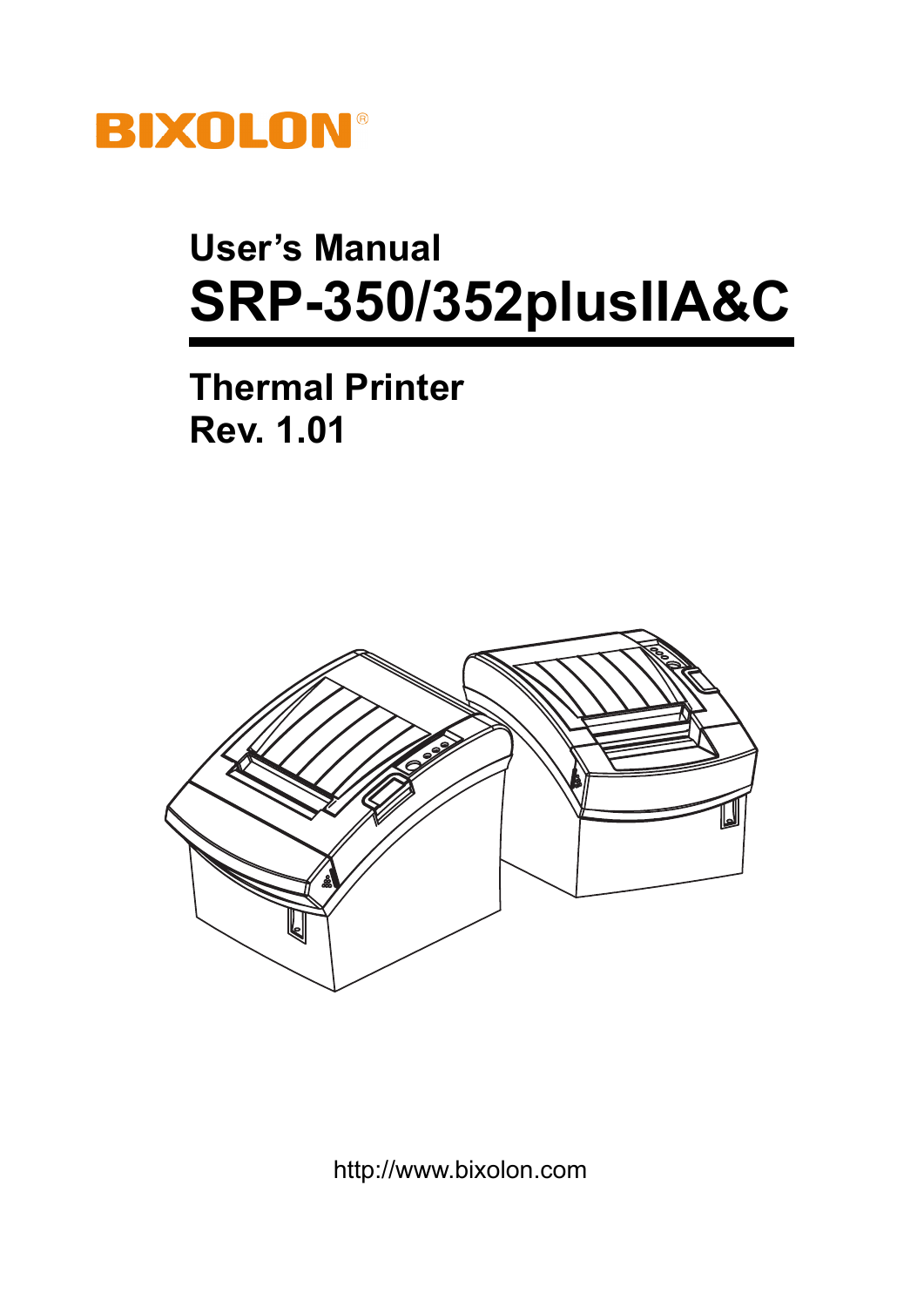# ■ Safety Precautions

In using the present appliance, please keep the following safety regulations in order to prevent any hazard or material damage.

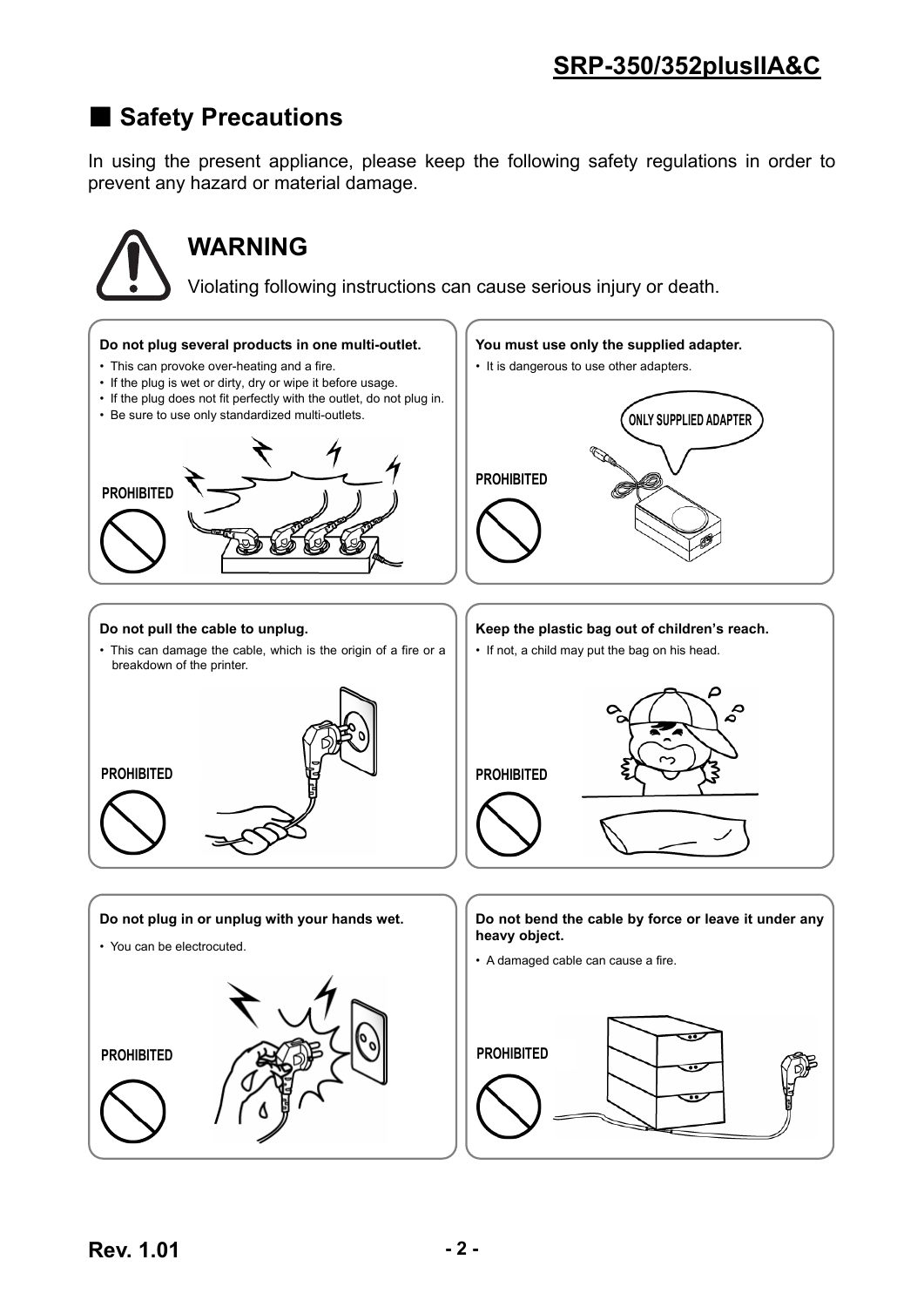

# **CAUTION**

Violating following instructions can cause slight wound or damage the appliance.

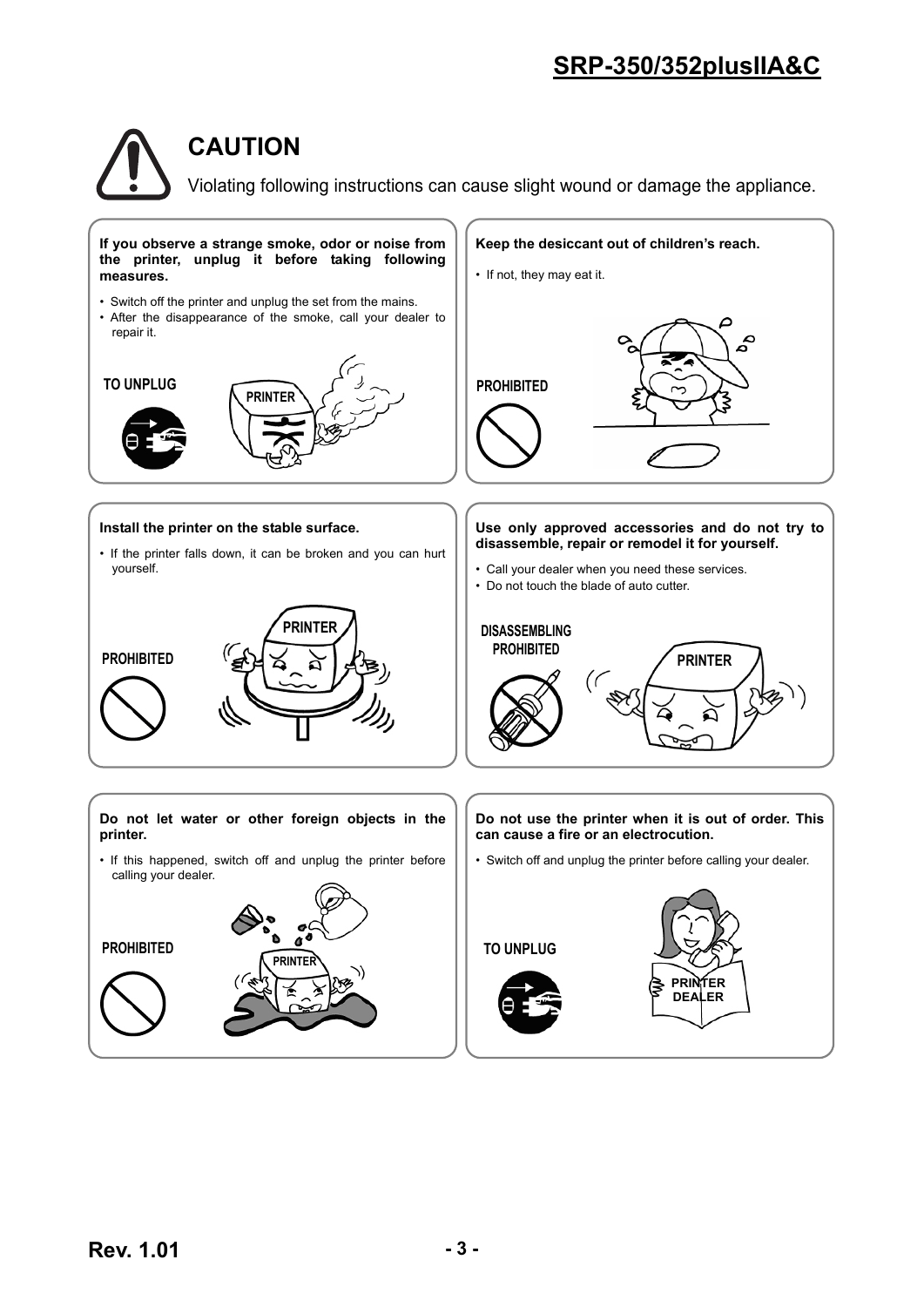### ■ Warning - U.S.A

This equipment has been tested and found to comply with the limits for a Class A digital device pursuant to Part 15 of the FCC Rules. These limits are designed to provide reasonable protection against harmful interference when the equipment is operated in a commercial environment. This equipment generates uses, and can radiate radio frequency energy and, if not installed and used in accordance with the instruction manual, may cause harmful interference to radio communications. Operation of this equipment in a residential area is likely to cause harmful interference in which case the user will be required to correct the interference at his own expense.

### ■ **Notice - Canada**

This Apparatus complies with class "A" limits for radio interference as specified in the Canadian department of communications radio interference regulations.

Get appareil est conforme aux normes class "A" d'interference radio tel que specifier par ministre canadien des communications dans les reglements d'interference radio.

### ■ Caution

Some semiconductor devices are easily damaged by static electricity. You should turn the printer "OFF", before you connect or remove the cables on the rear side, in order to guard the printer against the static electricity. If the printer is damaged by the static electricity, you should turn the printer "OFF".

### ■ Waste Electrical and Electric Equipment (WEEE)



This marking shown on the product or its literature, indicates that is should not be disposed with other household wastes at the end of its working life, To prevent possible harm to the environment or human health from uncontrolled waste disposal, please separate this from other types of wastes and recycle it responsibly to promote the sustainable reuse of material resources. Household users should contact either the retailer where they purchased this product, or

their local government office, for details of where and how they can take this item for environmentally safe recycling. Business users should contact their supplier and check the terms and conditions of the purchase contract. This product should not be mixed with other commercial wastes for disposal.

### ■ **Label Material**

\* Control Label: PC

\* Other Labels: PET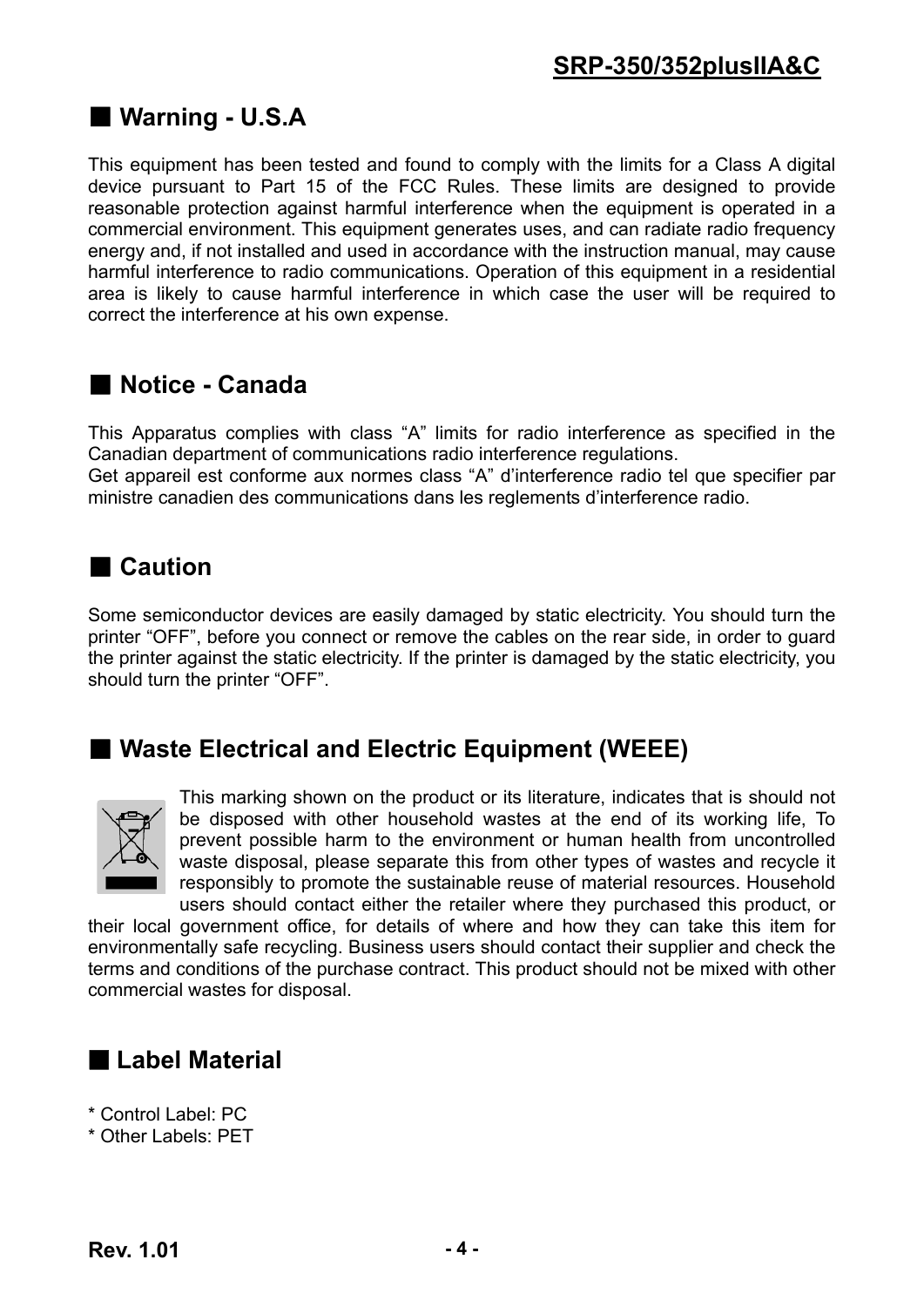### ■ **Introduction**

The SRP-350/352plusII Roll Printer are designed for use with electronic instruments such as system ECR, POS, banking equipment, computer peripheral equipment, etc. The main features of the printer are as follows:

- 1. High speed printing : 59 (1/6" Feed) lines per second.
- 2. Low noise thermal printing.
- 3. The data buffer allows the unit to receive print data even during printing.
- 4. Peripheral units drive circuit enables control of external devices such as cash drawer.
- 5. Characters can be scaled up to 64 times compared to it's original size.
- 6. Bar code printing is possible by using a bar code command.
- 7. Different print densities can be selected by DIP switches.

Please be sure to read the instruction in this manual carefully before using your new SRP-350/352plusII.

#### ※ **NOTE**

The socket-outlet shall be near the equipment and it shall be easy accessible.

#### ※ **All specifications are subjected to change without notice.**

We at BIXOLON maintain ongoing efforts to enhance and upgrade the functions and quality of all our products. In following, product specifications and/or user manual content may be changed without prior notice.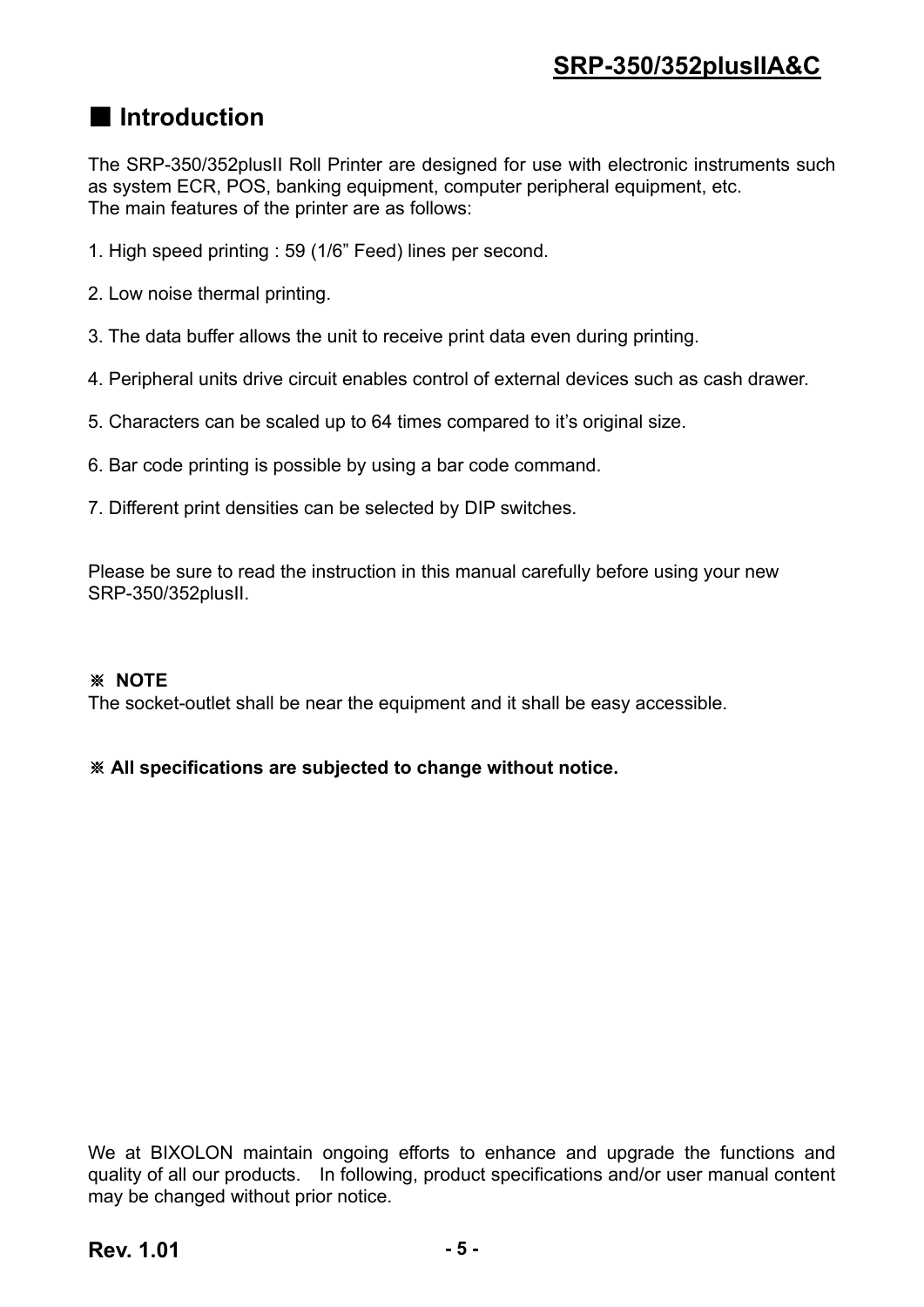# Table of Contents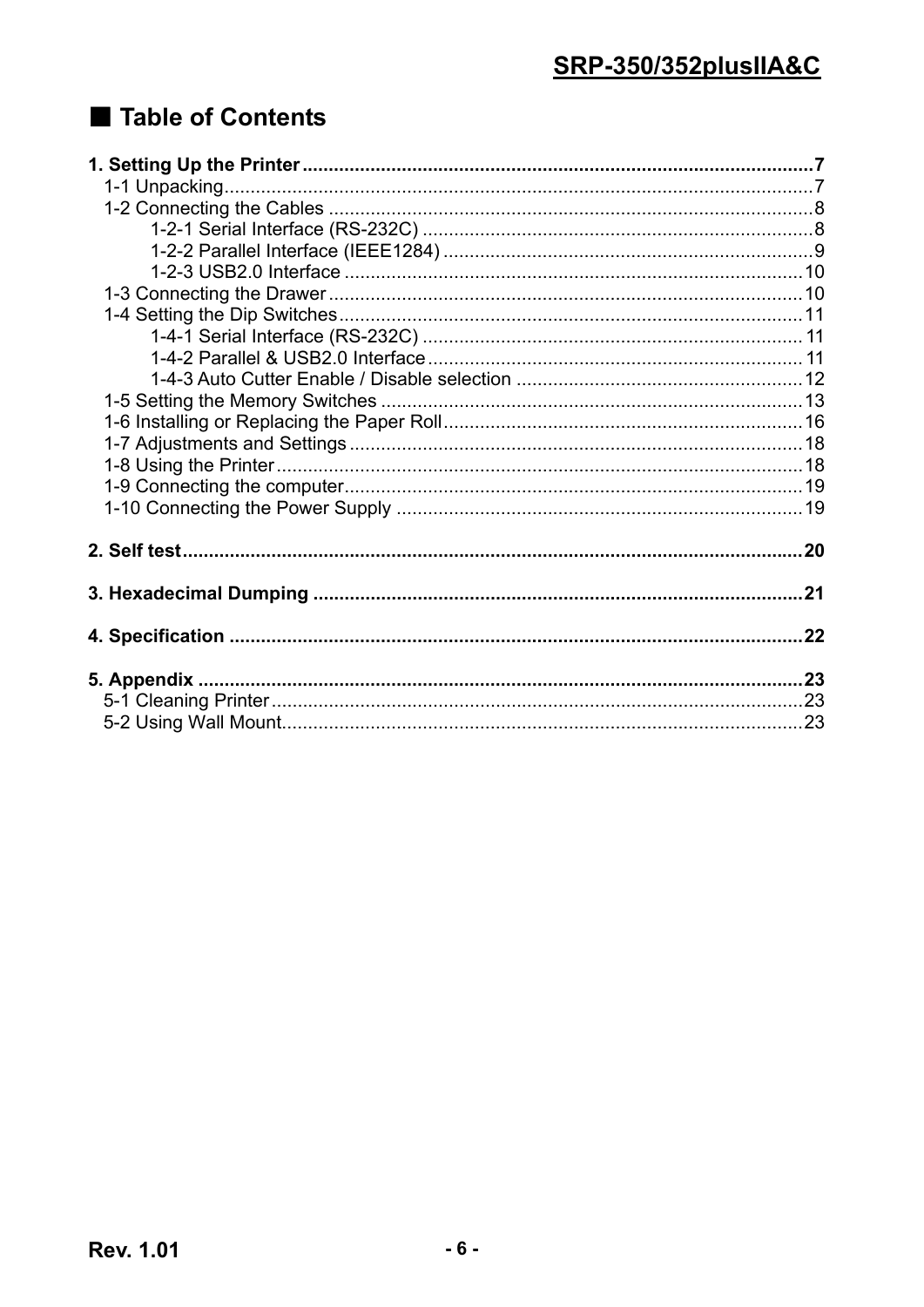# **1. Setting Up the Printer**

### **1-1 Unpacking**

Your printer box should include these items. If any items are damaged or missing, please contact your dealer for assistance.

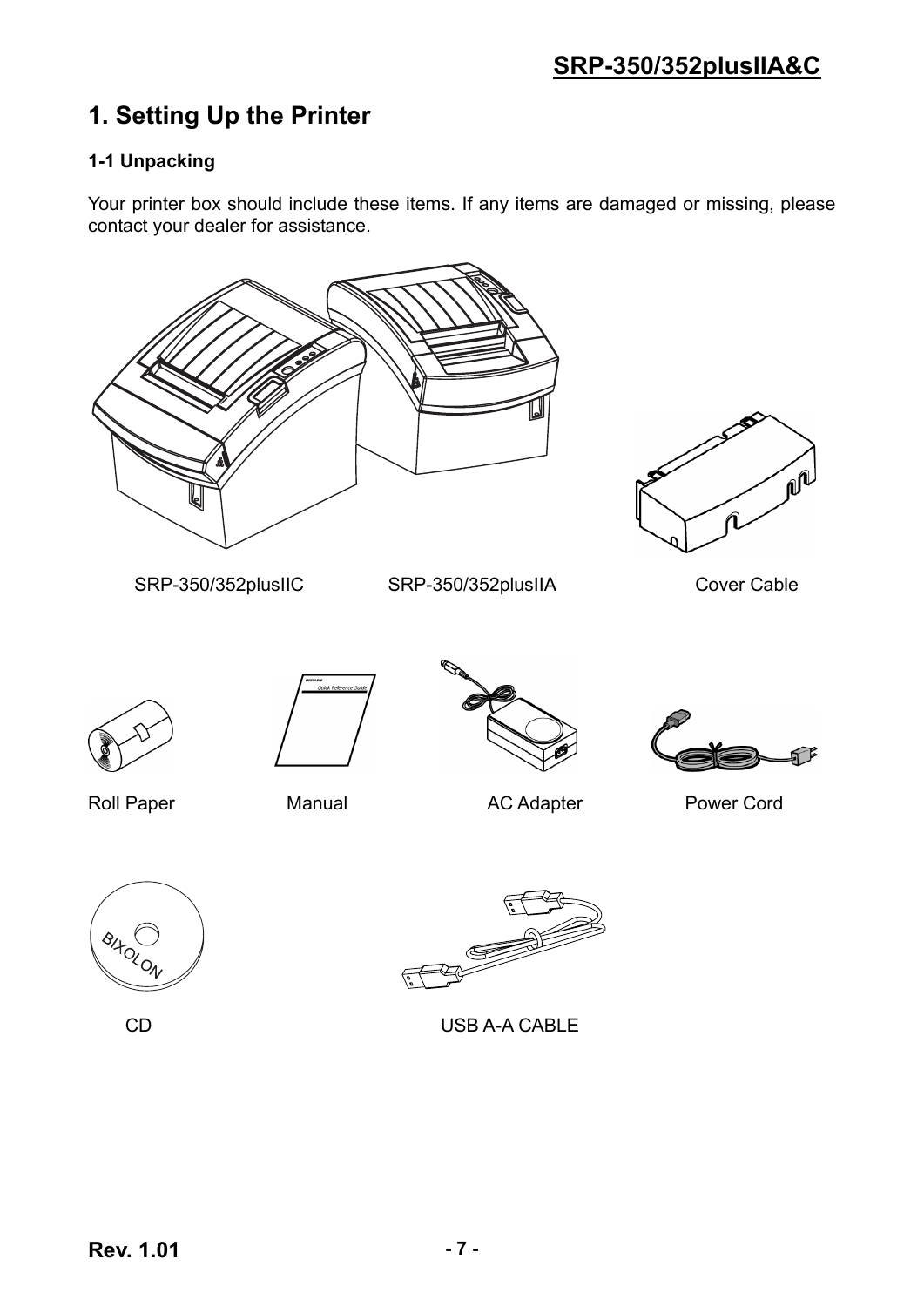#### **1-2 Connecting the Cables**

You can connect up the three cables to the printer. They all connect to the connector panel on the back of the printer, which is shown below:

#### ※ **NOTE**

Before connecting any of the cables, make sure that both the printer and the host are turned off.

1-2-1 Serial Interface (RS-232C)



kick-out connector supply connector

※ When the Dip Switch is "ON" on the Serial Interface Board, DTR and RTS are connected each other.

| <b>PRINTER</b><br><b>SIDE (25P)</b><br>Shield | <b>HOST</b><br><b>SIDE (25P)</b><br>Shield | <b>PRINTER</b><br><b>SIDE (25P)</b><br>Shield | <b>HOST</b><br>SIDE (9P)<br>Shield | <b>PRINTER</b><br><b>SIDE (9P)</b><br>Shield | <b>HOST</b><br><b>SIDE (9P)</b><br>Shield |
|-----------------------------------------------|--------------------------------------------|-----------------------------------------------|------------------------------------|----------------------------------------------|-------------------------------------------|
| (TXD)<br>$\overline{2}$                       | (RXD)                                      | (TXD)                                         | (RXD)                              | (TXD)<br>3                                   | (RXD)                                     |
| (RXD)<br>3                                    | (TXD)                                      | (RXD)                                         | (TXD)<br>3                         | (RXD)                                        | (TXD)<br>з                                |
| (RTS)<br>$\overline{4}$                       | (CTS)                                      | (RTS)<br>4                                    | (CTS)                              | (RTS)                                        | (CTS)                                     |
| (CTS)<br>5                                    | (RTS)                                      | (CTS)<br>5                                    | (RTS)                              | (CTS)<br>Я                                   | (RTS)                                     |
| (DSR)<br>6                                    | (DTR)<br>20                                | (DSR)                                         | (DTR)                              | (DSR)                                        | (DTR)                                     |
| (DTR) 20                                      | (DSR)                                      | (DTR) 20                                      | (DSR)                              | (DTR)                                        | (DSR)                                     |
| (S.G)                                         | (S.G)                                      | (S.G)                                         | (S.G)                              | (S.G)<br>5                                   | (S.G)                                     |

| Pin No.     | Signal Name | <b>Signal Direction</b> | Function                                                                                                                                                                                                                                                                                                                                                                   |
|-------------|-------------|-------------------------|----------------------------------------------------------------------------------------------------------------------------------------------------------------------------------------------------------------------------------------------------------------------------------------------------------------------------------------------------------------------------|
| <b>BODY</b> | Frame GND   |                         | Frame Ground                                                                                                                                                                                                                                                                                                                                                               |
| 2           | TXD         | Output                  | Transmit Data                                                                                                                                                                                                                                                                                                                                                              |
| 3           | <b>RXD</b>  | Input                   | Receive Data                                                                                                                                                                                                                                                                                                                                                               |
| 6           | <b>DSR</b>  | Input                   | This signal indicates whether the host computer can receive<br>data. (H/W flow control)<br>1) MARK(Logic1) : The host can receive a data.<br>2) SPACE(Logic0) : The host can not receive a data.<br>3) The printer transmits a data to the host, after confirming<br>this signal.<br>4) When XON/XOFF flow control is selected, the printer<br>does not check this signal. |
|             | Signal GND  |                         | Signal Ground                                                                                                                                                                                                                                                                                                                                                              |
| 20          | DTR.        | Output                  | This signal indicates whether the printer is busy. (H/W flow<br>control)<br>1) MARK(Logic1) : The printer is busy.<br>2) SPACE(Logic0) : The printer is not busy.<br>3) The host transmits a data to the printer, after confirming<br>this signal.<br>4) When XON/XOFF flow control is selected, the host does<br>not check this signal.                                   |
| Shield      | Frame GND   |                         | Frame Ground                                                                                                                                                                                                                                                                                                                                                               |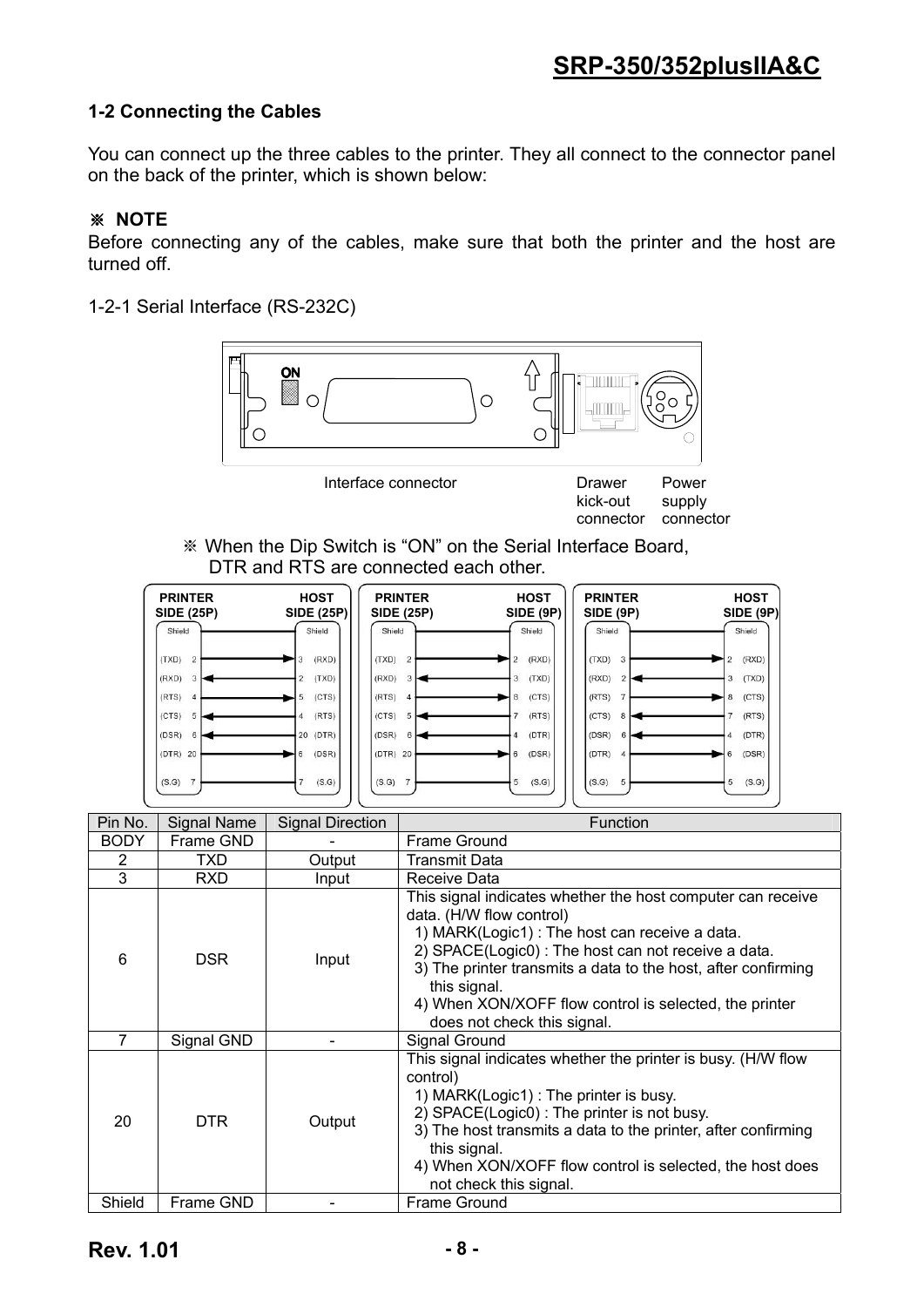### 1-2-2 Parallel Interface (IEEE1284)



Interface connector

Drawer kick-out connector connector Power supply

| Pin No.                 | Source         | <b>Compatibility Mode</b> | Nibble Mode              | <b>Byte Mode</b> |
|-------------------------|----------------|---------------------------|--------------------------|------------------|
| 1                       | Host           | nStrobe                   | <b>HostClk</b>           | <b>HostClk</b>   |
| $\overline{2}$          | Host / Printer | Data 0 (LSB)              |                          | Data 0 (LSB)     |
| $\overline{3}$          | Host / Printer | Data 1                    | $\overline{a}$           | Data 1           |
| $\overline{\mathbf{4}}$ | Host / Printer | Data 2                    | $\overline{\phantom{0}}$ | Data 2           |
| $\overline{5}$          | Host / Printer | Data 3                    |                          | Data 3           |
| 6                       | Host / Printer | Data 4                    |                          | Data 4           |
| $\overline{7}$          | Host / Printer | Data 5                    |                          | Data 5           |
| 8                       | Host / Printer | Data 6                    | $\overline{a}$           | Data 6           |
| $\overline{9}$          | Host / Printer | Data 7 (MSB)              |                          | Data 7 (MSB)     |
| 10                      | Printer        | nAck                      | <b>PtrClk</b>            | <b>PtrClk</b>    |
| 11                      | Printer        | <b>Busy</b>               | PtrBusy /Data3,7         | <b>PtrBusy</b>   |
| 12                      | Printer        | Perror                    | AckDataReq/Data2,6       | AckDataReq       |
| 13                      | Printer        | <b>Select</b>             | Xflag /Data1,5           | Xflag            |
| 14                      | Host           | nAutoFd                   | HostBusy                 | HostBusy         |
| 15                      |                | NC                        | <b>NC</b>                | <b>NC</b>        |
| 16                      |                | <b>GND</b>                | <b>GND</b>               | <b>GND</b>       |
| 17                      |                | FG                        | FG                       | FG               |
| 18                      | Printer        | Logic-H                   | Logic-H                  | Logic-H          |
| $19 - 30$               |                | <b>GND</b>                | <b>GND</b>               | <b>GND</b>       |
| 31                      | Host           | nlnit                     | nlnit                    | nlnit            |
| 32                      | Printer        | nFault                    | nDataAvail /Data0,4      | nDataAvail       |
| 33                      |                | <b>GND</b>                | <b>ND</b>                | <b>ND</b>        |
| 34                      | Printer        | DK Status                 | <b>ND</b>                | <b>ND</b>        |
| 35                      | Printer        | $+5V$                     | <b>ND</b>                | <b>ND</b>        |
| 36                      | Host           | nSelectIn                 | 1284-Active              | 1284-Active      |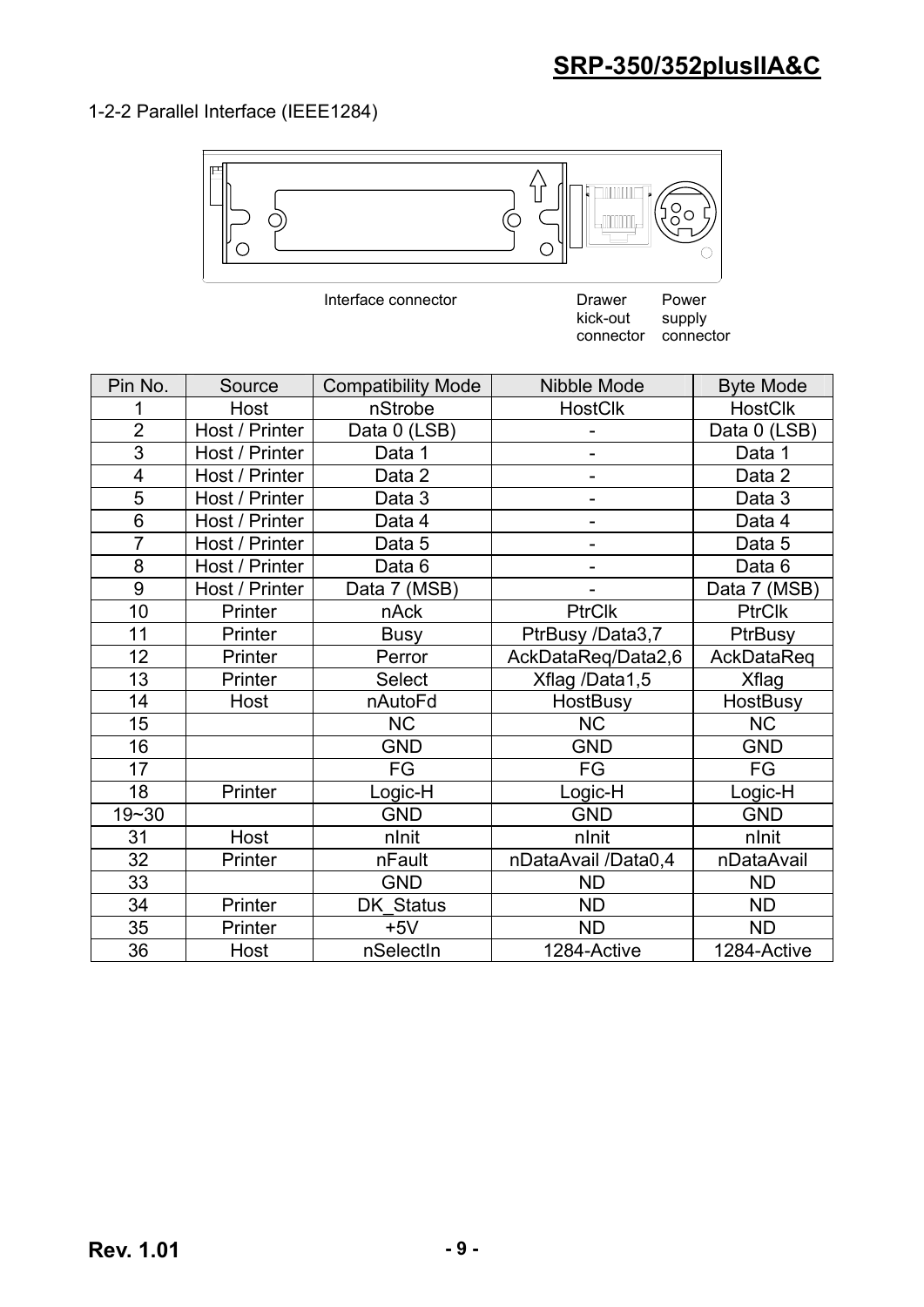#### 1-2-3 USB2.0 Interface



| Pin No. | <b>Signal Name</b> | Assignment (Color) | <b>Function</b>               |
|---------|--------------------|--------------------|-------------------------------|
| Shell   | Shield             | Drain Wire         | Frame Ground                  |
|         | <b>VBUS</b>        | Red                | Host Power: DC5[V] / 500[mA]  |
|         | D-                 | White              | <b>Differential Data Line</b> |
|         | D+                 | Green              | <b>Differential Data Line</b> |
|         | GND                | <b>Black</b>       | <b>Signal Ground</b>          |

#### **1-3 Connecting the Drawer**



#### ※ **WARNING**

Use a drawer that matches the printer specification. Using an improper drawer may damage the drawer as well as the printer.

#### ※ **CAUTION**

Do not connect a telephone line to the drawer kick-out connector; otherwise the printer and the telephone line may be damaged.

Plug the drawer cable into the drawer kick-out connector on the back of the printer next to the power supply connector.

| Pin No. | Signal name                     | <b>Direction</b> |
|---------|---------------------------------|------------------|
|         | Frame ground                    |                  |
|         | Drawer kick- out drive signal 1 | Output           |
|         | Drawer open/close signal        | Input            |
|         | $+24V$                          |                  |
|         | Drawer kick- out drive signal 2 | Output           |
|         | Signal ground                   |                  |

※ Drawer Port is 24Vdc/2.5A Output rating, Class 1.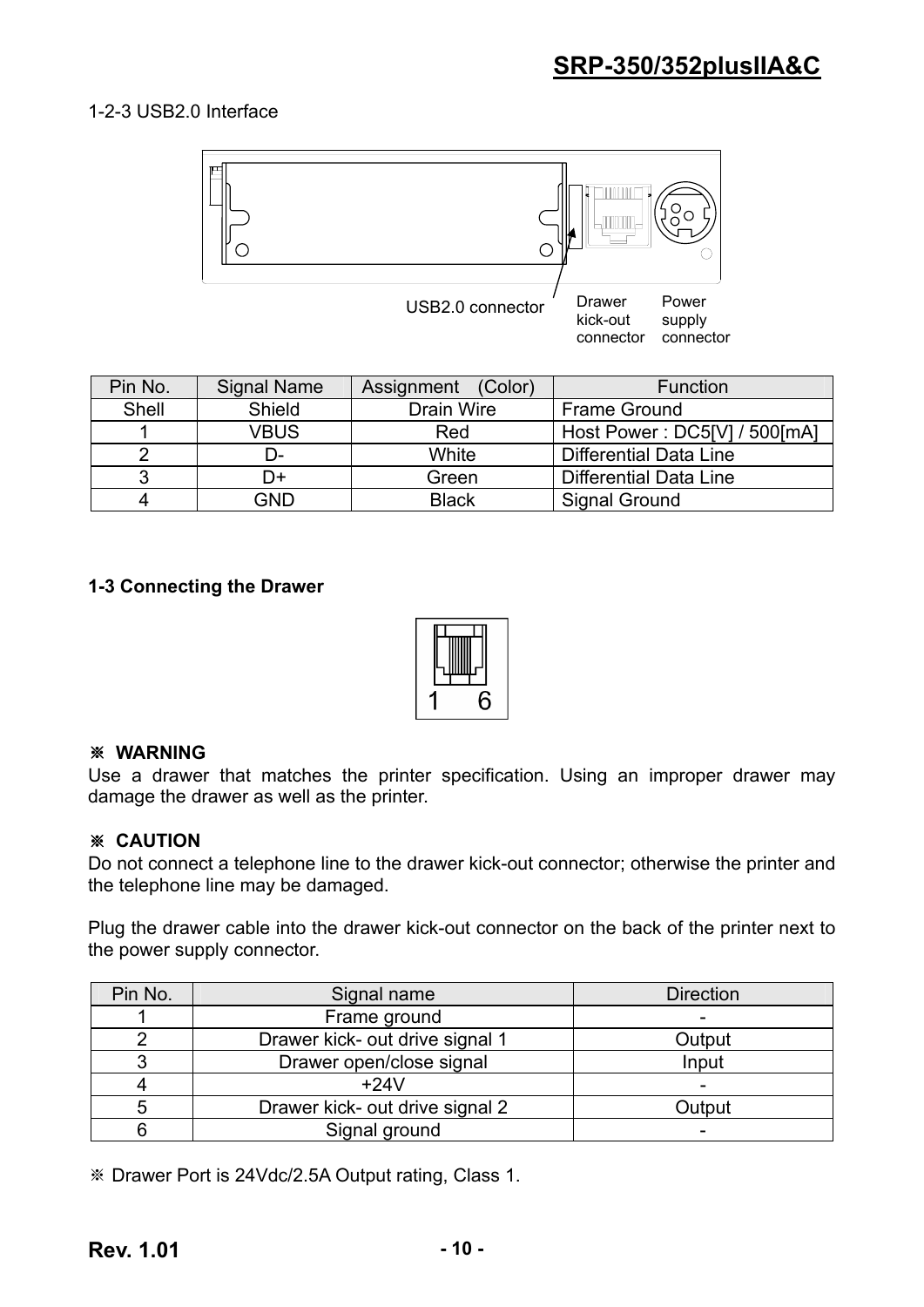### **1-4 Setting the Dip Switches**

- 1-4-1 Serial Interface (RS-232C)
	- DIP Switch 1

| <b>SW</b> | <b>Function</b>               | <b>ON</b>                        | <b>OFF</b>                        | <b>Default</b> |
|-----------|-------------------------------|----------------------------------|-----------------------------------|----------------|
| $1 - 1$   | <b>Auto Line Feed</b>         | Enable                           | <b>Disable</b>                    | <b>OFF</b>     |
| $1 - 2$   | <b>Flow Control</b>           | <b>XON/XOFF</b>                  | DTR/DSR                           | <b>OFF</b>     |
| $1 - 3$   | Data Length                   | 7 bits                           | 8 bits                            | <b>OFF</b>     |
| $1 - 4$   | <b>Parity Check</b>           | Yes                              | No                                | <b>OFF</b>     |
| $1 - 5$   | <b>Parity Selection</b>       | <b>EVEN</b>                      | <b>ODD</b>                        | <b>OFF</b>     |
| $1 - 6$   |                               |                                  |                                   | <b>OFF</b>     |
| $1 - 7$   | Baud rate Selection (bps)     | Refer to the following Table 1   |                                   | ON             |
| $1 - 8$   |                               |                                  |                                   | <b>OFF</b>     |
|           | • DIP Switch 2                |                                  |                                   |                |
| <b>SW</b> | Function                      | <b>ON</b>                        | <b>OFF</b>                        | <b>Default</b> |
| $2 - 1$   | Auto cutter control           | Full cut                         | Partial cut                       | <b>OFF</b>     |
| $2 - 2$   | Internal bell control         | Internal bell disable            | Internal bell<br>enable           | <b>OFF</b>     |
| $2 - 3$   | <b>Auto Cutter</b>            | Auto cutter disable              | Auto cutter enable                | <b>OFF</b>     |
| $2 - 4$   | Reserved                      |                                  |                                   | <b>OFF</b>     |
| $2 - 5$   | <b>Print Density</b>          |                                  |                                   | <b>OFF</b>     |
| $2 - 6$   |                               | Refer to the following table 2   |                                   | <b>OFF</b>     |
| $2 - 7$   | <b>Near-End Sensor Status</b> | <b>Disable</b>                   | Enable                            | <b>OFF</b>     |
| $2 - 8$   | External buzzer control       | <b>External buzzer</b><br>enable | <b>External buzzer</b><br>disable | <b>OFF</b>     |

### 1-4-2 Parallel & USB2.0 Interface

• DIP Switch 1

| <b>SW</b> | <b>Function</b>               | <b>ON</b>                        | <b>OFF</b>                        | <b>Default</b> |
|-----------|-------------------------------|----------------------------------|-----------------------------------|----------------|
| $1 - 1$   | <b>Auto Line Feed</b>         | Enable                           | <b>Disable</b>                    | <b>OFF</b>     |
| $1 - 2$   | Reserved                      |                                  |                                   | <b>OFF</b>     |
| $1 - 3$   | Reserved                      |                                  |                                   | <b>OFF</b>     |
| $1 - 4$   | Reserved                      |                                  | -                                 | <b>OFF</b>     |
| $1 - 5$   | Reserved                      |                                  |                                   | <b>OFF</b>     |
| $1 - 6$   | Reserved                      |                                  |                                   | <b>OFF</b>     |
| $1 - 7$   | Reserved                      |                                  |                                   | ON             |
| $1 - 8$   | Reserved                      |                                  | -                                 | <b>OFF</b>     |
|           | • DIP Switch 2                |                                  |                                   |                |
| <b>SW</b> | Function                      | <b>ON</b>                        | <b>OFF</b>                        | <b>Default</b> |
| $2 - 1$   | Auto cutter control           | Full cut                         | Partial cut                       | <b>OFF</b>     |
| $2 - 2$   | Internal bell control         | Internal bell disable            | Internal bell<br>enable           | <b>OFF</b>     |
| $2 - 3$   | <b>Auto Cutter</b>            | Auto cutter disable              | Auto cutter enable                | <b>OFF</b>     |
| $2 - 4$   | Reserved                      |                                  |                                   | <b>OFF</b>     |
| $2 - 5$   | <b>Print Density</b>          |                                  |                                   | <b>OFF</b>     |
| $2 - 6$   |                               | Refer to the following table 2   |                                   | <b>OFF</b>     |
| $2 - 7$   | <b>Near-End Sensor Status</b> | <b>Disable</b>                   | Enable                            | <b>OFF</b>     |
| $2 - 8$   | External buzzer control       | <b>External buzzer</b><br>enable | <b>External buzzer</b><br>disable | <b>OFF</b>     |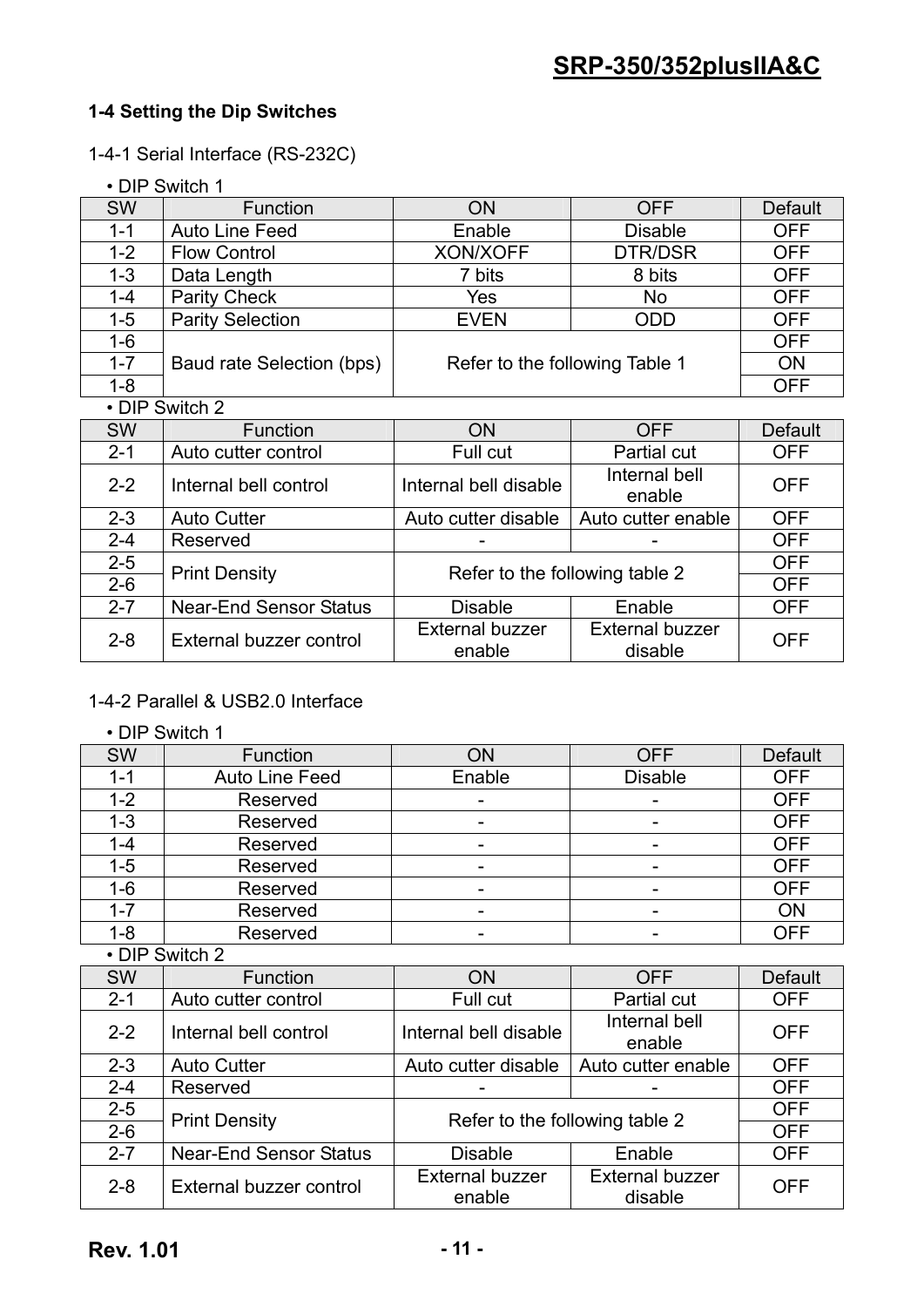### • Table 1 – Baud rate (bps) Selection

| <b>Transmission Speed</b> | $1 - 6$    | 1-7        | $1 - 8$    | <b>Default</b> |
|---------------------------|------------|------------|------------|----------------|
| 2400                      | ΟN         | <b>OFF</b> | <b>OFF</b> |                |
| 4800                      | ΟN         | <b>OFF</b> | ON         |                |
| 9600                      | <b>OFF</b> | <b>ON</b>  | <b>OFF</b> |                |
| 19200                     | <b>OFF</b> | <b>OFF</b> | <b>OFF</b> | 9600           |
| 38400                     | <b>OFF</b> | ON         | ON         |                |
| 57600                     | OFF        | <b>OFF</b> | ON         |                |
| 115200                    | ΟN         | ΟN         | ON         |                |

#### • Table 2 – Print Density Selection

| <b>Print Density</b> | $2 - 5$   | $2 - 6$ | <b>Default</b> |
|----------------------|-----------|---------|----------------|
| (Light)              | ЭN        | ĴК      |                |
|                      | )FF       | )FF     |                |
|                      | <b>JN</b> | )FF     |                |
| 4 (Dark)             | )FF       | ٦Ν      |                |

#### 1-4-3 Auto Cutter Enable / Disable selection

| Dip Switch Set 2 |                                                    |                             |  |  |
|------------------|----------------------------------------------------|-----------------------------|--|--|
| SW 2-3           | ON                                                 | <b>Auto Cutter Disabled</b> |  |  |
|                  | OFF                                                | <b>Auto Cutter Enabled</b>  |  |  |
| Application      | Ignores Auto Cutter error for continuous printing. |                             |  |  |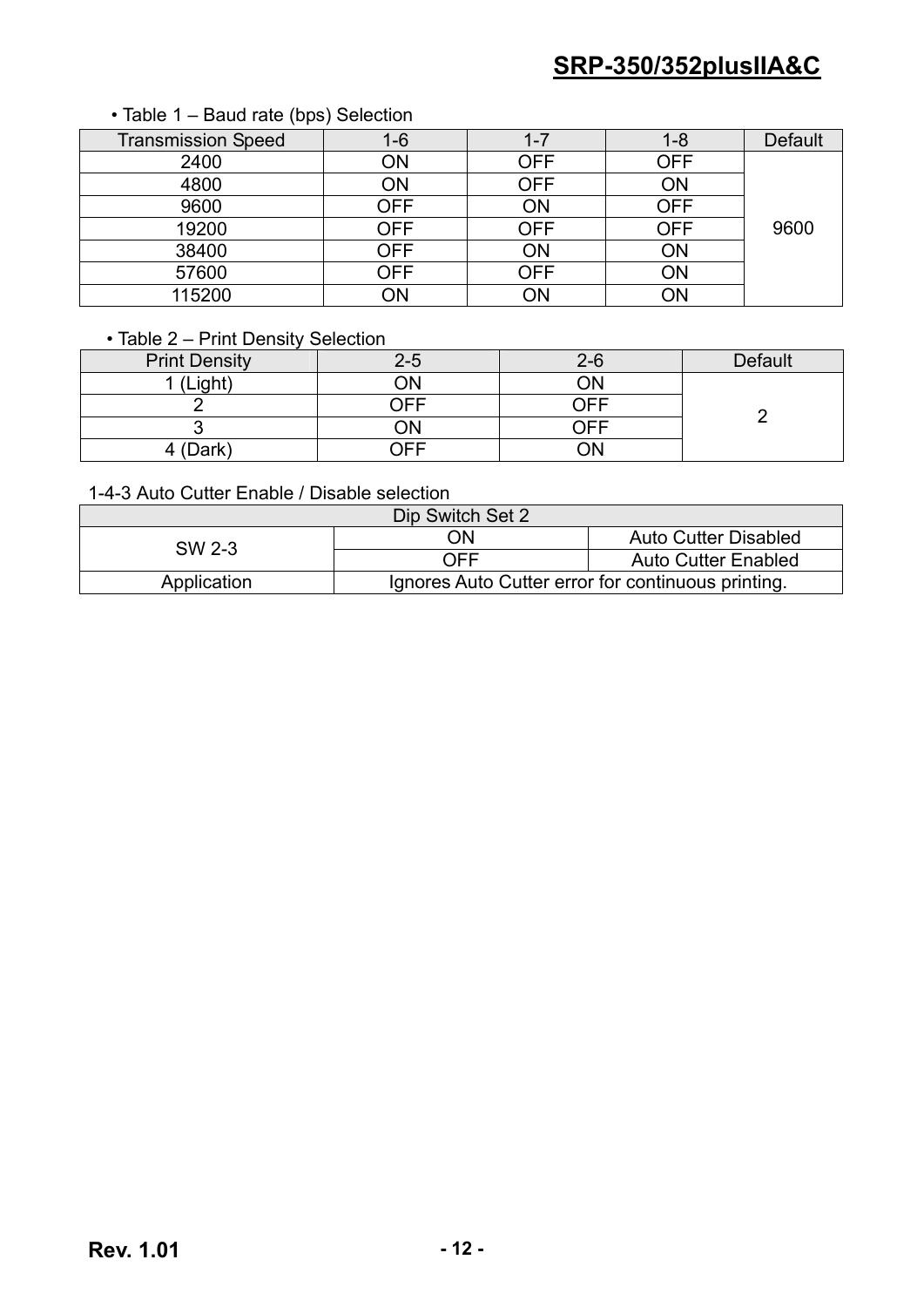#### **1-5 Setting the Memory Switches**

This printer has "Memory Switch" set which is software switches. Memory Switch set has "MSW1", "MSW2", "MSW8", "MSW9" "Customize value", "Serial communication condition". "Memory Switch setting utility" can change the Memory Switch set to ON or OFF as shown in the table below. (default : all OFF)

#### ※ **NOTE**

The Memory Switch is available to be changed by three methods.

- Memory Switch setting utility.
- Control from BXL/POS command.

Settings of the Memory Switch are stored in the NV memory : therefore, even if the printer is turned off, the settings are maintained.

MSW1

| Switch  | <b>Function</b>           | ОN<br>∩FF                |              |
|---------|---------------------------|--------------------------|--------------|
|         | <b>Select Print Speed</b> | Refer to following Table |              |
|         |                           |                          |              |
| $3 - 8$ | Reserved                  | $-$                      | Fixed to OFF |

180dpi

| <b>MSW 1-2</b> | <b>MSW 1-1</b> | <b>Print Density</b>   | Remark     |
|----------------|----------------|------------------------|------------|
| OFF            | OFF            | <b>Print Density 3</b> | $250$ mm/s |
| OFF            | ЛC             | <b>Print Density 2</b> | $230$ mm/s |
| <b>JN</b>      | OFF            | <b>Print Density 1</b> | $200$ mm/s |

203dpi

| <b>MSW 1-2</b> | <b>MSW 1-1</b> | <b>Print Density</b>   | Remark     |
|----------------|----------------|------------------------|------------|
| OFF            | OFF            | <b>Print Density 3</b> | $230$ mm/s |
| ∩FF            | ОN             | <b>Print Density 2</b> | $200$ mm/s |
| ЭN             | OFF            | <b>Print Density 1</b> | $180$ mm/s |

MSW2

| Switch | Function                                | ON                       | <b>OFF</b>          |  |
|--------|-----------------------------------------|--------------------------|---------------------|--|
|        | Specification for<br><b>Destination</b> | Double byte Country      | Single byte Country |  |
| 2      | Reserved                                |                          | Fixed to OFF        |  |
| 3      |                                         | Refer to following Table |                     |  |
|        |                                         |                          |                     |  |
| 5      |                                         |                          |                     |  |
| 6      | <b>Code Page Selection</b>              |                          |                     |  |
|        |                                         |                          |                     |  |
|        |                                         |                          |                     |  |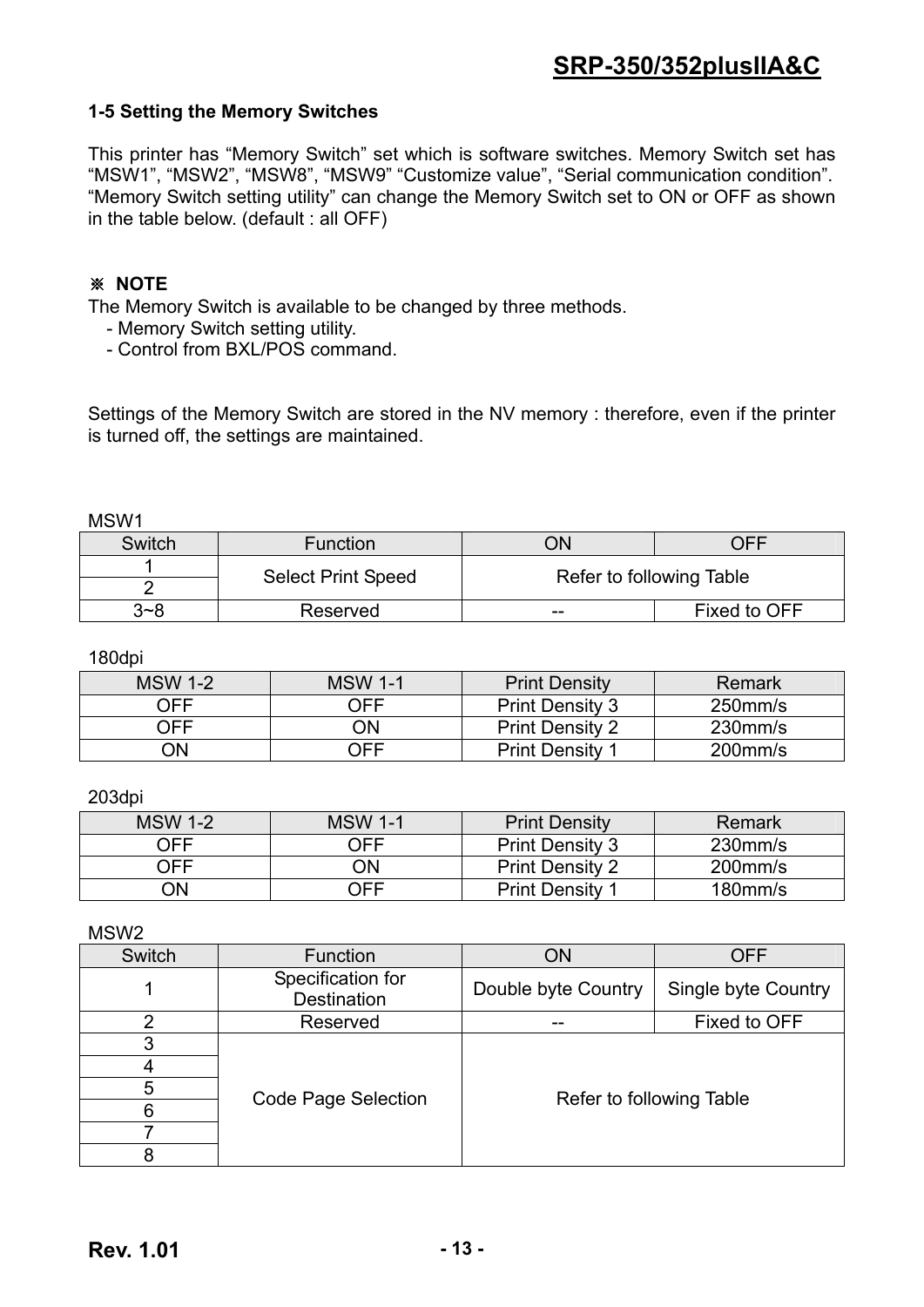| <b>MSW2-8</b> | <b>MSW2-7</b>   | <b>MSW2-6</b>   | <b>MSW2-5</b> | <b>MSW2-4</b> | <b>MSW2-3</b> |         | <b>Character Table</b>     |
|---------------|-----------------|-----------------|---------------|---------------|---------------|---------|----------------------------|
| <b>OFF</b>    | <b>OFF</b>      | <b>OFF</b>      | <b>OFF</b>    | <b>OFF</b>    | <b>OFF</b>    | Page 0  | 437 (USA, Standard Europe) |
| <b>OFF</b>    | OFF             | <b>OFF</b>      | <b>OFF</b>    | ON            | <b>OFF</b>    | Page 1  | Katakana                   |
| <b>OFF</b>    | <b>OFF</b>      | <b>OFF</b>      | ON            | <b>OFF</b>    | <b>OFF</b>    | Page 2  | 850 (Multilingual)         |
| <b>OFF</b>    | <b>OFF</b>      | <b>OFF</b>      | ON            | ON            | <b>OFF</b>    | Page 3  | 860 (Portuguese)           |
| <b>OFF</b>    | <b>OFF</b>      | ON              | <b>OFF</b>    | <b>OFF</b>    | <b>OFF</b>    | Page 4  | 863 (Canadian-French)      |
| <b>OFF</b>    | <b>OFF</b>      | ON              | <b>OFF</b>    | ON            | <b>OFF</b>    | Page 5  | 865 (Nordic)               |
| <b>OFF</b>    | <b>OFF</b>      | ON              | ON            | <b>OFF</b>    | <b>OFF</b>    | Page 16 | 1252 (Latin I)             |
| <b>OFF</b>    | <b>OFF</b>      | ON              | ON            | ON            | <b>OFF</b>    | Page 17 | 866 (Cyrillic #2)          |
| <b>OFF</b>    | ON              | <b>OFF</b>      | <b>OFF</b>    | <b>OFF</b>    | <b>OFF</b>    | Page 18 | 852 (Latin 2)              |
| <b>OFF</b>    | $\overline{ON}$ | <b>OFF</b>      | <b>OFF</b>    | ON            | <b>OFF</b>    | Page 19 | 858 (Euro)                 |
| <b>OFF</b>    | ON              | <b>OFF</b>      | ON            | <b>OFF</b>    | <b>OFF</b>    | Page 21 | 862 (Hebrew DOS code)      |
| <b>OFF</b>    | ON              | <b>OFF</b>      | ON            | ON            | <b>OFF</b>    | Page 22 | 864 (Arabic)               |
| <b>OFF</b>    | ON              | ON              | <b>OFF</b>    | <b>OFF</b>    | <b>OFF</b>    | Page 23 | Thai42                     |
| <b>OFF</b>    | ON              | ON              | <b>OFF</b>    | ON            | <b>OFF</b>    | Page 24 | 1253 (Greek)               |
| <b>OFF</b>    | ON              | ON              | ON            | <b>OFF</b>    | <b>OFF</b>    | Page 25 | 1254 (Turkish)             |
| <b>OFF</b>    | ON              | ON              | ON            | ON            | <b>OFF</b>    | Page 26 | 1257 (Baltic)              |
| ON            | <b>OFF</b>      | <b>OFF</b>      | <b>OFF</b>    | <b>OFF</b>    | <b>OFF</b>    | Page 27 | Farsi                      |
| ON            | <b>OFF</b>      | <b>OFF</b>      | <b>OFF</b>    | ON            | <b>OFF</b>    | Page 28 | 1251 (Cyrillic)            |
| ON            | <b>OFF</b>      | <b>OFF</b>      | ON            | <b>OFF</b>    | <b>OFF</b>    | Page 29 | 737 (Greek)                |
| ON            | <b>OFF</b>      | <b>OFF</b>      | ON            | ON            | <b>OFF</b>    | Page 30 | 775 (Baltic)               |
| ON            | <b>OFF</b>      | ON              | <b>OFF</b>    | <b>OFF</b>    | <b>OFF</b>    | Page 31 | Thai14                     |
| ON            | <b>OFF</b>      | ON              | <b>OFF</b>    | ON            | <b>OFF</b>    | Page 32 | Hebrew Old code            |
| ON            | <b>OFF</b>      | ON              | ON            | <b>OFF</b>    | <b>OFF</b>    | Page 33 | 1255 (Hebrew New code)     |
| ON            | <b>OFF</b>      | $\overline{ON}$ | ON            | ON            | <b>OFF</b>    | Page 34 | Thai11                     |
| ON            | ON              | <b>OFF</b>      | <b>OFF</b>    | <b>OFF</b>    | <b>OFF</b>    | Page 35 | Thai18                     |
| ON            | $\overline{ON}$ | <b>OFF</b>      | <b>OFF</b>    | ON            | <b>OFF</b>    | Page 36 | 855 (Cyrillic)             |
| ON            | ON              | <b>OFF</b>      | ON            | <b>OFF</b>    | <b>OFF</b>    | Page 37 | 857 (Turkish)              |
| ON            | ON              | <b>OFF</b>      | ON            | ON            | <b>OFF</b>    | Page 38 | 928 (Greek)                |
| ON            | ON              | ON              | <b>OFF</b>    | <b>OFF</b>    | <b>OFF</b>    | Page 39 | Thai16                     |
| ON            | ON              | ON              | <b>OFF</b>    | ON            | <b>OFF</b>    | Page 40 | 1256 (Arabic)              |
| ON            | ON              | ON              | ON            | <b>OFF</b>    | <b>OFF</b>    | Page 41 | 1258 (Vietnam)             |
| ON            | ON              | ON              | ON            | ON            | <b>OFF</b>    | Page 42 | Khmer (Cambodia)           |
| <b>OFF</b>    | <b>OFF</b>      | ON              | <b>OFF</b>    | <b>OFF</b>    | ON            | Page 47 | 1250 (Czech)               |

#### MSW3

| <b>Switch</b> | <b>Function</b>         | ЭN                       |              |  |  |
|---------------|-------------------------|--------------------------|--------------|--|--|
|               |                         |                          |              |  |  |
|               | <b>Select Emulation</b> | Refer to following Table |              |  |  |
|               |                         |                          |              |  |  |
| 4~8           | Reserved                | $- -$                    | Fixed to OFF |  |  |

| <b>MSW 3-3</b> | <b>MSW 3-2</b> | <b>MSW 3-1</b> | Emulation          | Remark    |
|----------------|----------------|----------------|--------------------|-----------|
| OFF.           | OFF            | OFF            | <b>Emulation 1</b> | ESC / POS |
| <b>OFF</b>     | OFF            | ЭN             | <b>Emulation 2</b> |           |
| <b>OFF</b>     | ОN             | <b>OFF</b>     | <b>Emulation 3</b> |           |
| OFF            | ΟN             | ΟN             | <b>Emulation 4</b> |           |
| OΝ             | OFF            | 7FF            | <b>Emulation 5</b> |           |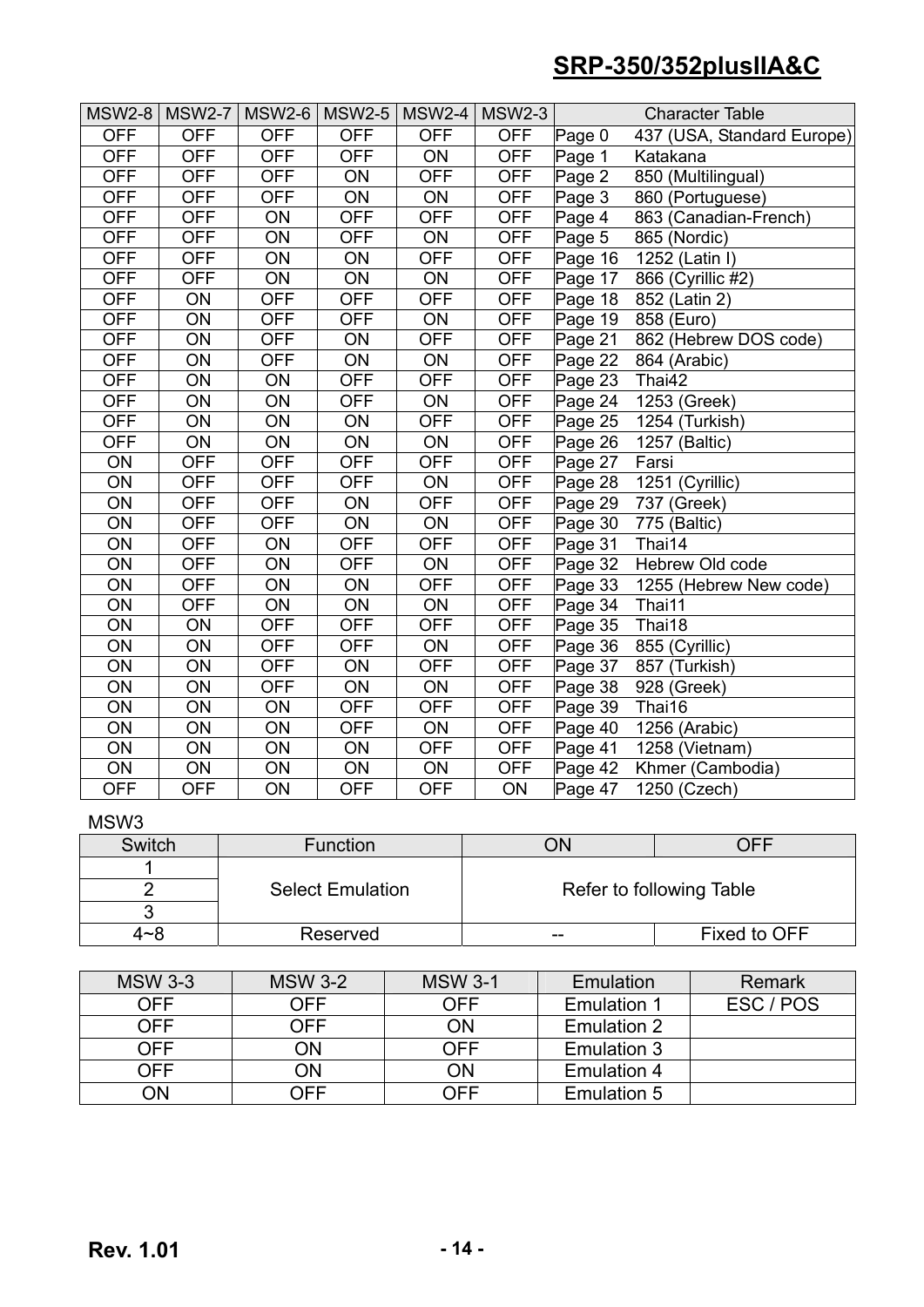#### MSW4

| Switch  | <b>Function</b>            | ΟN                       | OFF          |  |  |
|---------|----------------------------|--------------------------|--------------|--|--|
|         | Reserved                   | $- -$                    | Fixed to OFF |  |  |
|         | Reserved                   | Fixed to OFF<br>--       |              |  |  |
|         | Single byte Font Selection | Refer to following Table |              |  |  |
|         |                            |                          |              |  |  |
| $5 - 8$ | Reserved                   | --                       | Fixed to OFF |  |  |

| <b>MSW 4-4</b> | <b>MSW 4-3</b> | Single byte Font Selection | Remark         |
|----------------|----------------|----------------------------|----------------|
| <b>OFF</b>     | OFF.           | Font A                     | $12 \times 24$ |
| ∩FF            | วN ิ           | Font B                     | $9 \times 17$  |
| ОN             | ∩FF            | Font C                     | $9 \times 24$  |
| λN             | λN             | --                         | Fixed to OFF   |

### MSW5

| Switch  | <b>Function</b>   | ΟN     | OFF            |
|---------|-------------------|--------|----------------|
| $1 - 2$ | Reserved          | $- -$  | Fixed to OFF   |
|         | 2Color support    | Enable | <b>Disable</b> |
| 4~6     | Reserved          | --     | Fixed to OFF   |
|         | 2inch Left mode   | Enable | <b>Disable</b> |
|         | 2inch Center mode | Enable | <b>Disable</b> |

### MSW6

| Switch  | <b>Function</b>                          | <b>ON</b> | <b>OFF</b>     |
|---------|------------------------------------------|-----------|----------------|
|         | Auto internal buzzer after cutting       | Enable    | <b>Disable</b> |
|         | Auto internal buzzer option              | 1 time    | 3 time         |
| 3       | Auto internal buzzer with cash<br>drawer | Enable    | <b>Disable</b> |
| 4       | Auto external buzzer after cutting       | Enable    | <b>Disable</b> |
| $5 - 8$ | Reserved                                 | --        | Fixed to OFF   |

#### MSW11

| Switch  | 11221222<br>unction | ON | ◡੶                                            |
|---------|---------------------|----|-----------------------------------------------|
| ∼×<br>∼ | ⊀eserved            | -- | $\sim$ $-$<br>∙ixed<br>. .<br>エート<br>ັ<br>. . |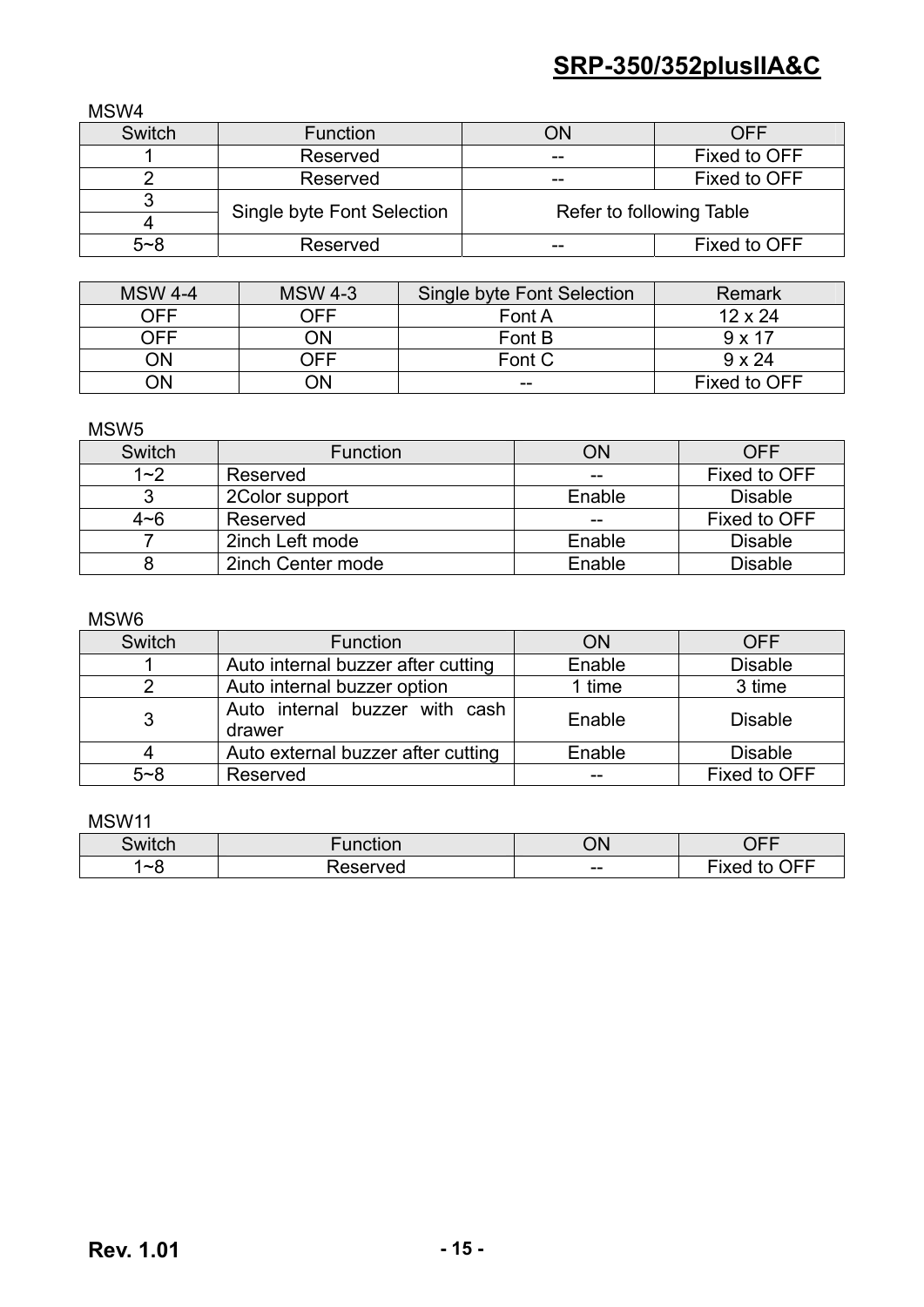#### **1-6 Installing or Replacing the Paper Roll**

#### ※ **NOTE**

Be sure to use paper rolls that meet the specifications. Do not use paper rolls that have the paper glued to the core because the printer cannot detect the paper end correctly.

1-6-1 Make sure that the printer is not receiving data; otherwise, data may be lost.

1-6-2 Open the paper roll cover by pressing the cover-open button.



#### ※ **NOTE**

Do not open the print cover while the printer is operating. This may damage the printer.

1-6-3 Remove the used paper roll core if there is one.

1-6-4 Insert the paper roll as shown.

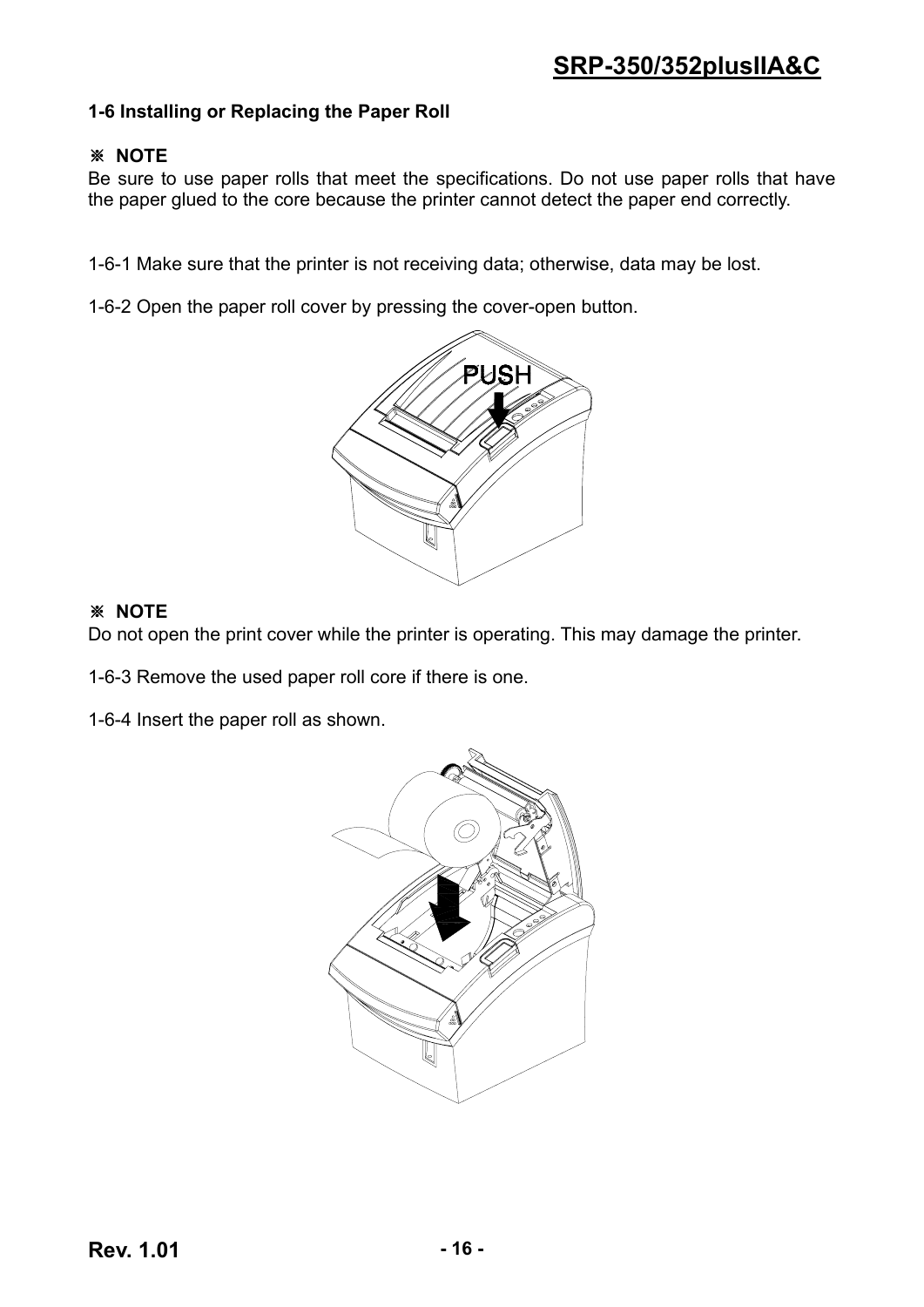1-6-5 Be sure to note the correct direction that the paper comes off the roll.



1-6-6 Pull out a small amount of paper, as shown. Then close the cover.



#### ※ **NOTE**

When closing the cover, press the center of printer cover firmly to prevent paper miss-loading.

1-6-7 Tear off the paper as shown.

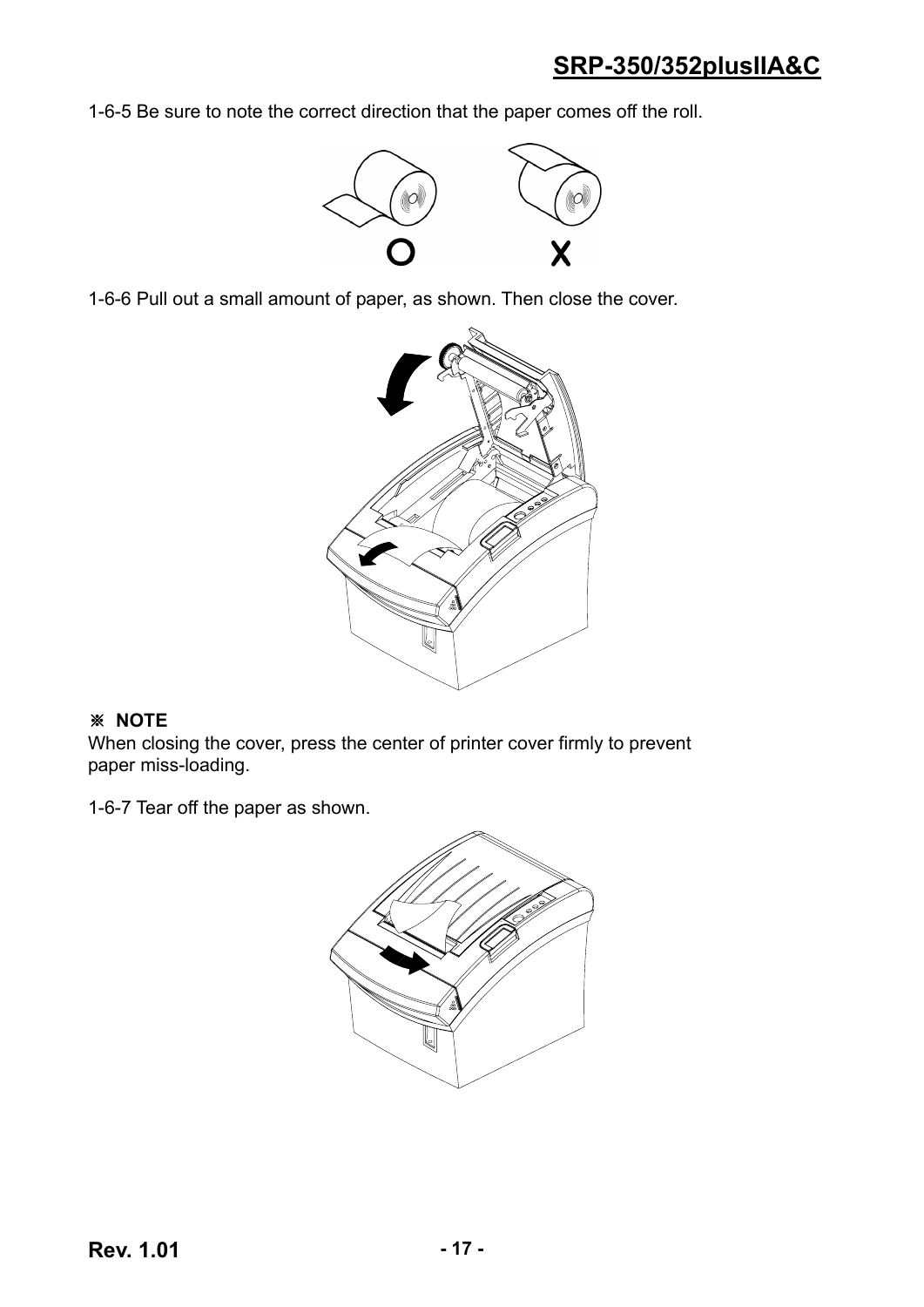#### **1-7 Adjustments and Settings**

The SRP-350/352plusII is set up at the factory to be appropriate for almost all users. It does, however, offer some settings for users with special requirements.

It has DIP switches that allow you to change communication settings, such as handshaking and parity check, as well as print density.

The SRP-350/352plusII also has a near-end sensor for the paper. This can give you a warning when the paper is almost out. If you find that there is not enough paper remaining on the roll when the near-end sensor is triggered, you can change the near-end sensor setting. Rotate the near end sensor tab at front or rear position. (See the below figure)



### **1-8 Using the Printer**

Control Panel

**POWER**  $\circ$ **ERROR**  $\bigcirc$ **PAPER**  $\bigcirc$ 

**FEED** 

○ POWER The POWER light is on whenever the printer is on. ○ ERROR This indicates an error. ○ PAPER This light indicates the near end of the paper roll. Install a new paper roll and the printer Will continue printing. When the light blinks, it indicates the self-test printing standby state or macro execution Standby state when the macro execution command is used.

### ○ FEED

Press the FEED button once to advance paper one line. You can also hold down the FEED button to feed paper continuously.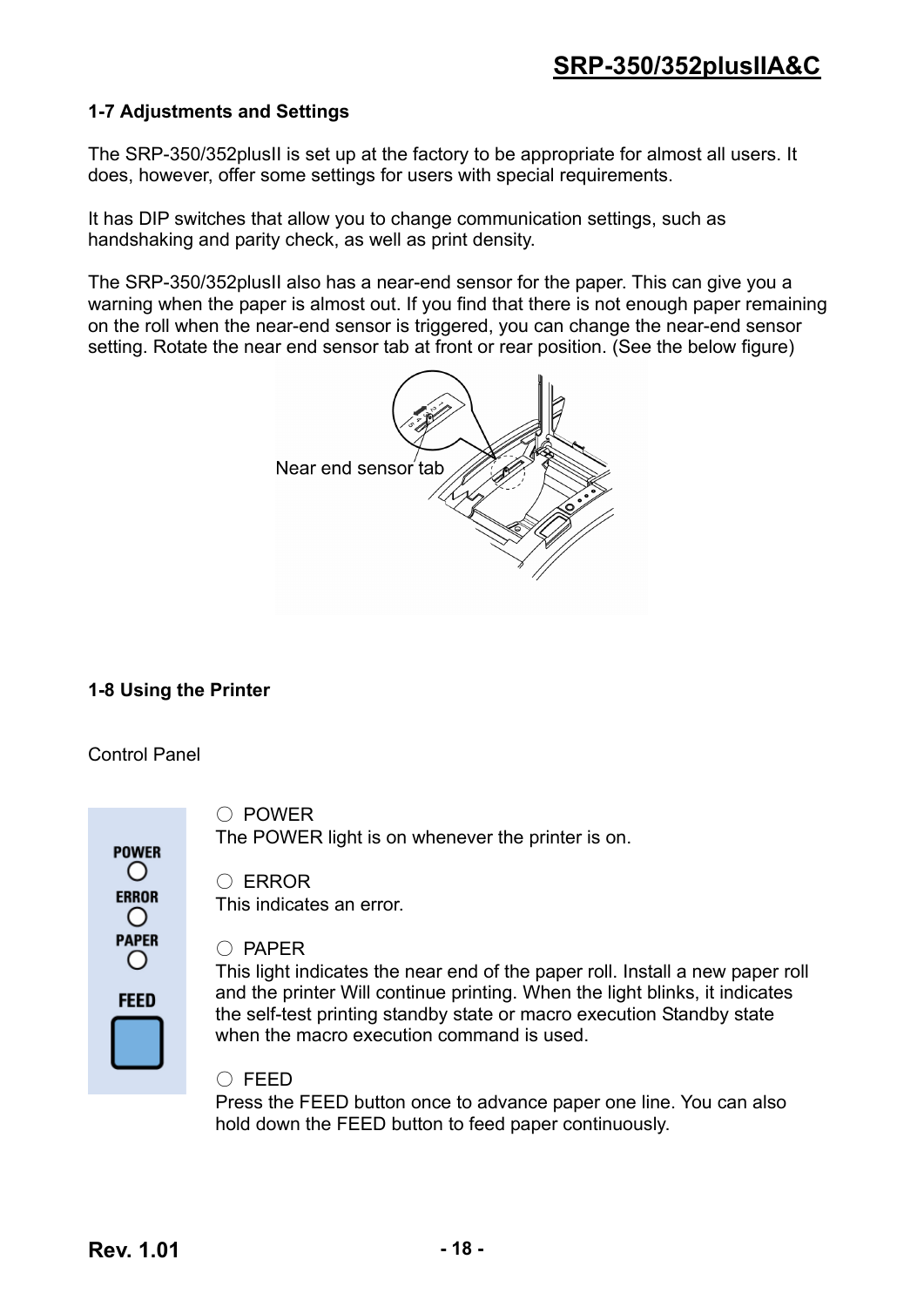#### **1-9 Connecting the computer**

You need an appropriate interface cable.

1-9-1 Plug the cable connector securely into the printer's interface connector. 1-9-2 Tighten the screws on both sides of the cable connector.



1-9-3 Attach the other end of the cable to the computer.

#### **1-10 Connecting the Power Supply**

#### ※ **CAUTIONS**

When connecting or disconnecting the power supply from the printer, make sure that the power supply is not plugged into an electrical outlet. Otherwise you may damage the power supply or the printer.

If the power supply's rated voltage and your outlet's voltage do not match, contact your dealer for assistance. Do not plug in the power cord. Otherwise, you may damage the power supply or the printer.

- 1-10-1 Make sure that the printer's power switch is turned off, and the power supply's power cord is unplugged from the electrical outlet.
- 1-10-2 Check the label on the power supply to make sure that the voltage required by the power supply matches that of your electrical outlet.
- 1-10-3 Plug in the power supply's cable as shown below. Notice that the flat side of the plug faces down.



#### ※ **NOTE**

To remove the DC cable connector, make sure that the power supply's power cord is unplugged; then grasp the connector at the arrow and pull it straight out.

### **Rev. 1.01** - 19 -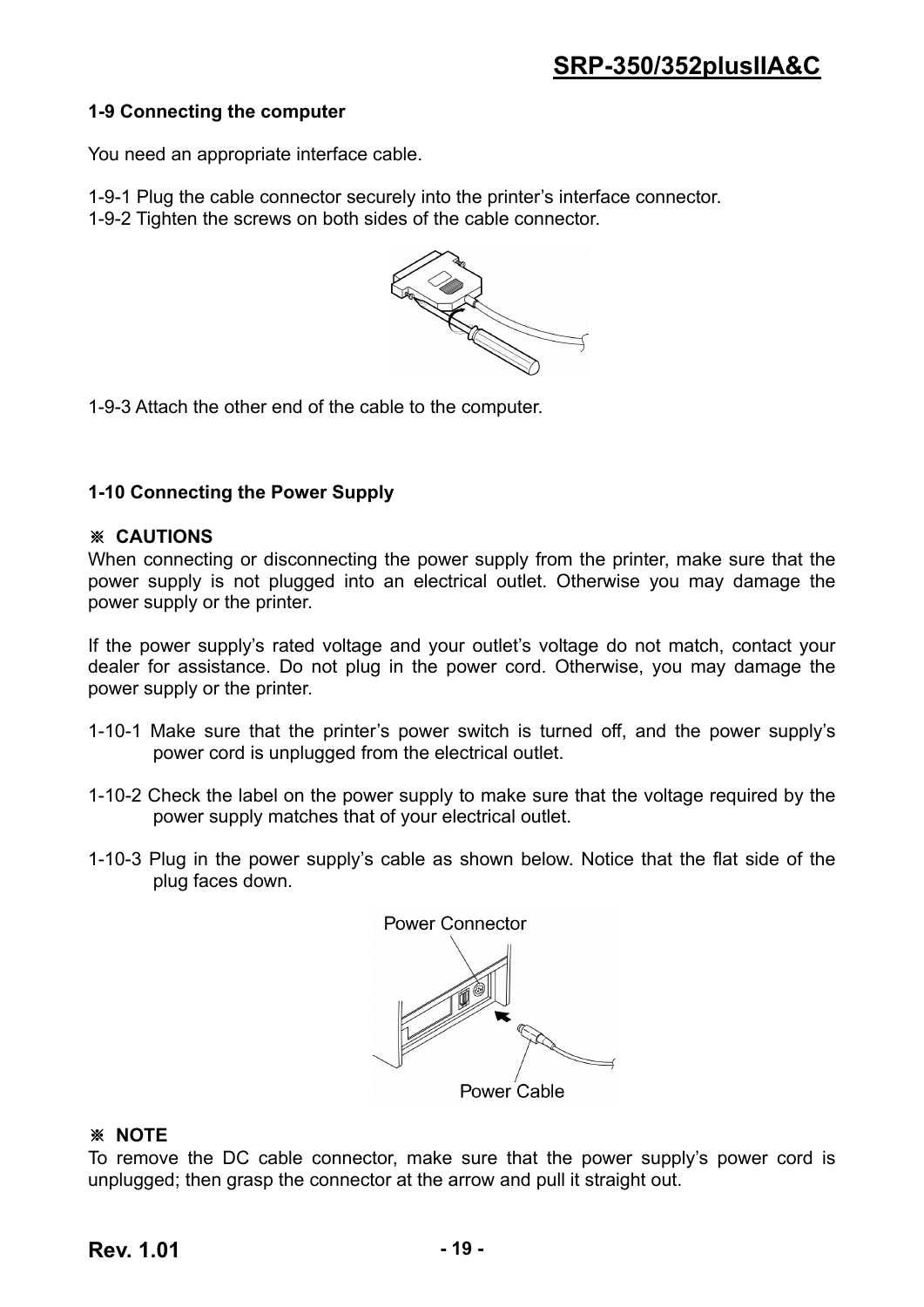# **2. Self test**

The self-test checks whether the printer has any problems. If the printer does not function properly, contact your dealer. The self-test checks the following;

- 2-1 Make sure paper roll has been installed properly.
- 2-2 Turn on the power while holding down the FEED button. The self-test begins.
- 2-3 The self-test prints the current printer status, which provides the control ROM version and the DIP switch setting.
- 2-4 After printing the current printer status, self-test printing will print the following, and pause (The PAPER LED light blinks).

#### **SELF-TEST PRINTING. PLEASE PRESS THE FEED BUTTON.**

- 2-5 Press the FEED button to continue printing. The printer prints a pattern using the built-in character set.
- 2-6 The self-test automatically ends and cuts the paper after printing the following.

### **\*\*\* COMPLETED \*\*\***

2-7 The printer is ready to receive data as soon as it completes the self-test.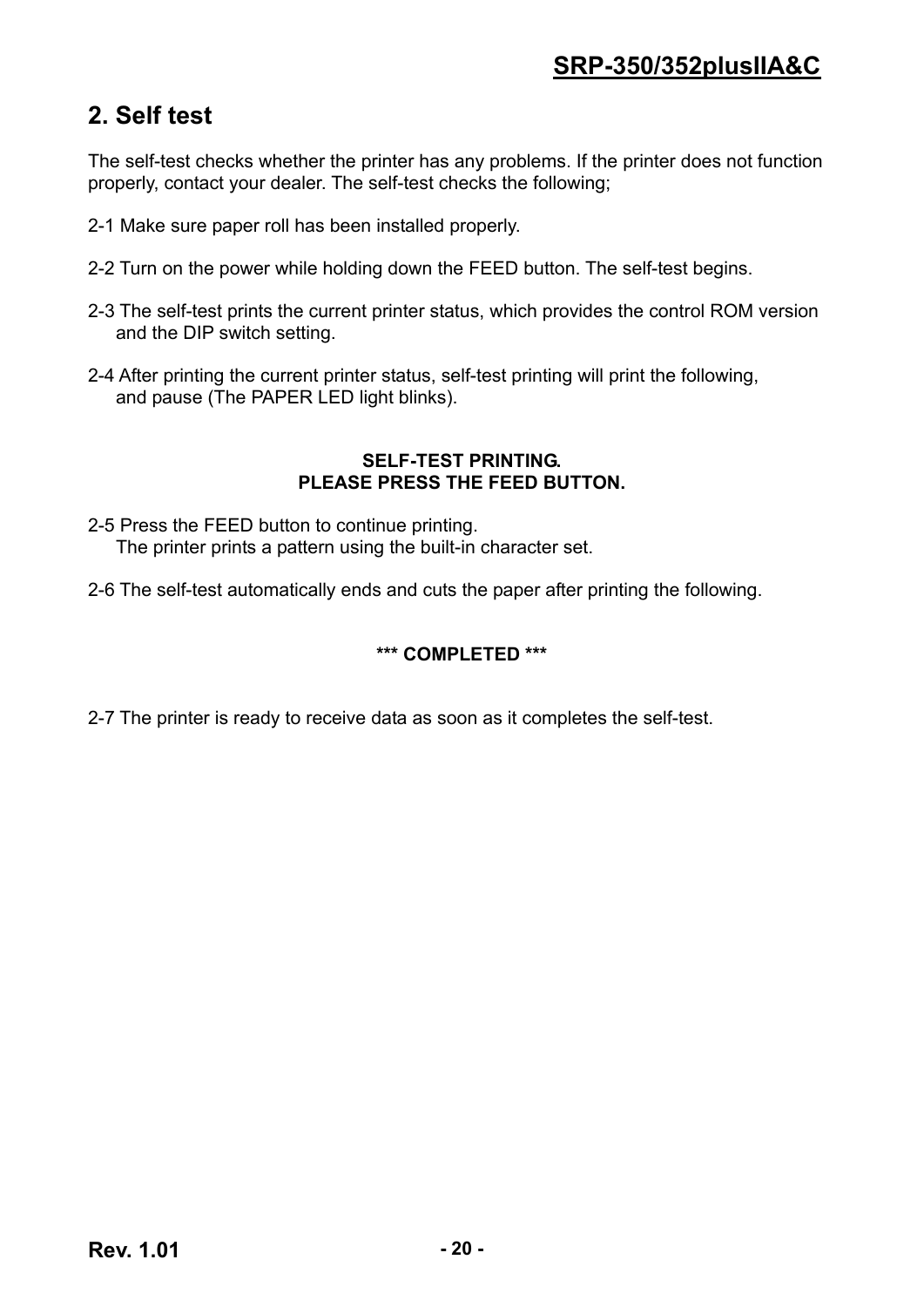# **3. Hexadecimal Dumping**

This feature allows experienced users to see exactly what data is coming to the printer. This can be useful in finding software problems. When you turn on the hexadecimal dump function, the printer prints all commands and data in hexadecimal format along with a guide section to help you find specific commands.

To use the hexadecimal dump function, follow these steps.

3-1 After you make sure that the printer is off, open the cover.

- 3-2 Turn on the printer, while holding down the FEED button.
- 3-3 Close the cover, then the printer enters the hexadecimal dump mode.
- 3-4 Run any software program that sends data to the printer. The printer will print all the codes it receives in a two-column format. The first column contains the hexadecimal codes and the second column gives the ASCII characters that corresponds to the codes.

|  |  | 1B 21 00 1B 26 02 40 40 40 40 |  |  | . ! . & . @ @ @ @                    |
|--|--|-------------------------------|--|--|--------------------------------------|
|  |  | 02 0D 1B 44 0A 14 1E 28 28 28 |  |  | . D (((                              |
|  |  | 00 01 0A 41 0D 42 0A 43 43 43 |  |  | $\ldots$ A $\ldots$ B $\ldots$ C C C |

A period (.) is printed for each code that has no ASCII equivalent. During the hex dump, all commands except DLE EOT and DLE ENQ are disabled.

3-5 When the printing finishes, turn off the printer.

3-6 Turn on the printer and then the hexadecimal mode is off.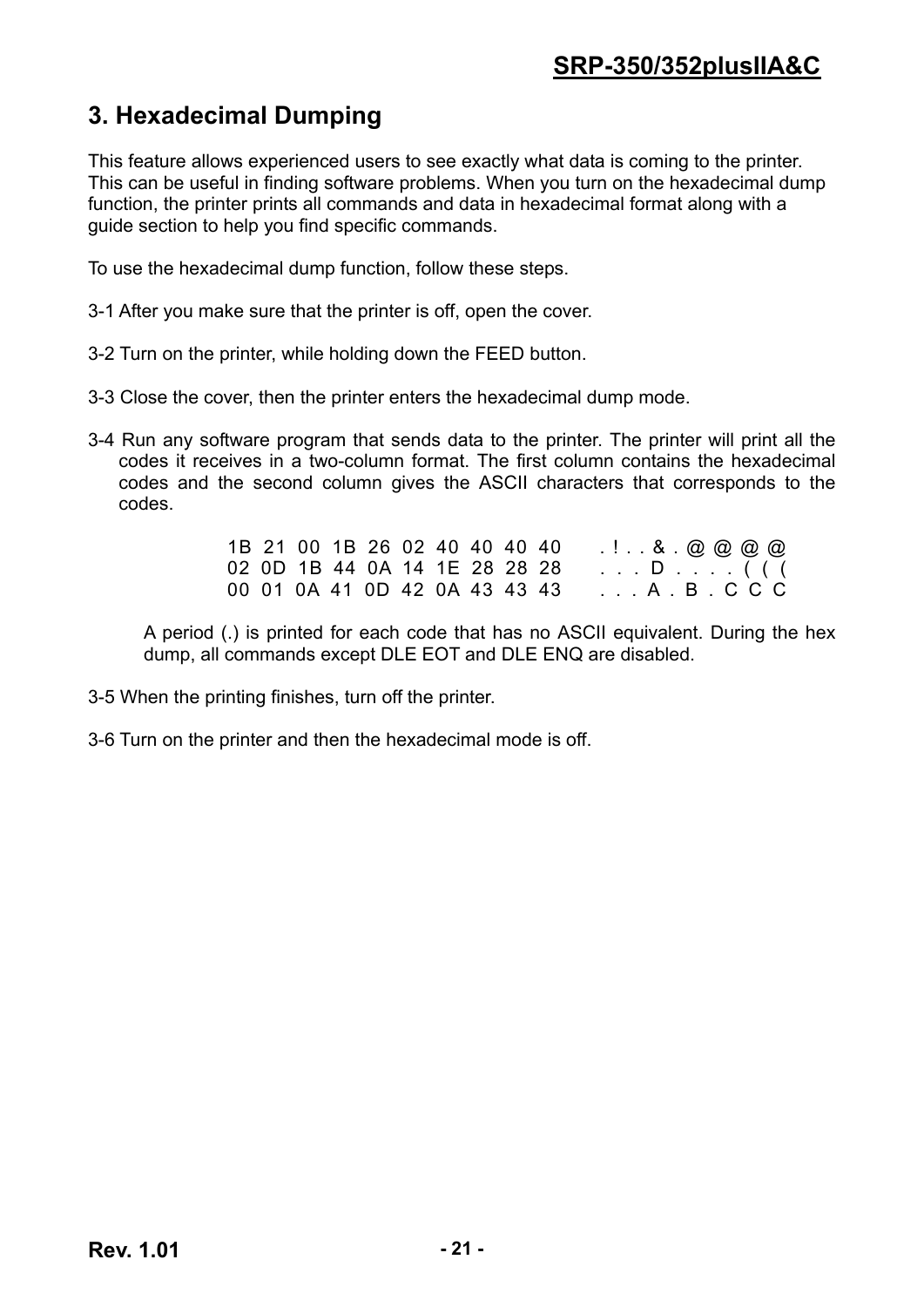## **4. Specification**

| <b>Item</b> |                                  | <b>Details</b>                                                                                                           |
|-------------|----------------------------------|--------------------------------------------------------------------------------------------------------------------------|
| Printer     | <b>Printing Method</b>           | <b>Thermal Line Printing</b>                                                                                             |
|             | Dot Density                      | SRP-350plusII: 180 dpi (7dots/mm)<br>SRP-352plusII: 203 dpi (8dots/mm)                                                   |
|             | <b>Printing Width</b>            | 72mm                                                                                                                     |
|             | Characters per line<br>(Default) | SRP-350plusII<br>: 42 (Font A) / 56 (Font B) / 56 (Font C)<br>SRP-352plusII<br>: 48 (Font A) / 64 (Font B) / 64 (Font C) |
|             | Printing Speed *1)               | SRP-350plusII<br>: 59.1 lines/sec, 250 mm/sec<br>SRP-352plusII<br>: 61.33 lines/sec, 230 mm/sec                          |
|             | <b>Receive Buffer Size</b>       | 4K Bytes                                                                                                                 |
|             | <b>SMPS Input Voltage</b>        | 100~240 VAC                                                                                                              |
|             | Frequency                        | 50/60 Hz                                                                                                                 |
|             | <b>SMPS Output Voltage</b>       | 24 VDC                                                                                                                   |
|             | Temperature                      | $0 - 45$ °C (Operating)<br>$-20 \sim 60$ °C (Storage)                                                                    |
|             | <b>Humidity</b>                  | $10 \sim 80$ % RH (Operating)<br>10~90 % RH (Storage)<br>; Except for paper                                              |
|             | <b>Auto Cutter</b>               | 1,800,000 Cuts                                                                                                           |
|             | $MCBF *2)$<br>Mechanism          | 70,000,000 Lines                                                                                                         |
| Paper       | Paper Type                       | Paper Roll                                                                                                               |
|             | <b>Roll Width</b>                | 80mm                                                                                                                     |
|             | <b>Roll Diameter</b>             | Max 83mm                                                                                                                 |
|             | <b>Paper Thickness</b>           | 0.062~0.075mm                                                                                                            |
|             | Paper Tube                       | Inner: Ø12mm (0.47")<br>Outer: Ø18mm (0.71")                                                                             |

### ※ **Note**

- \*1) Printing speed may be slower depending on the data transmission speed and the combination of control commands.
- \*2) The above values are calculated under printing level 2 with recommended paper at normal temperature. The values may vary with environment temperature, printing level, etc.
- \*3) The switch is the disconnecting device. Turn off switch from any hazard.